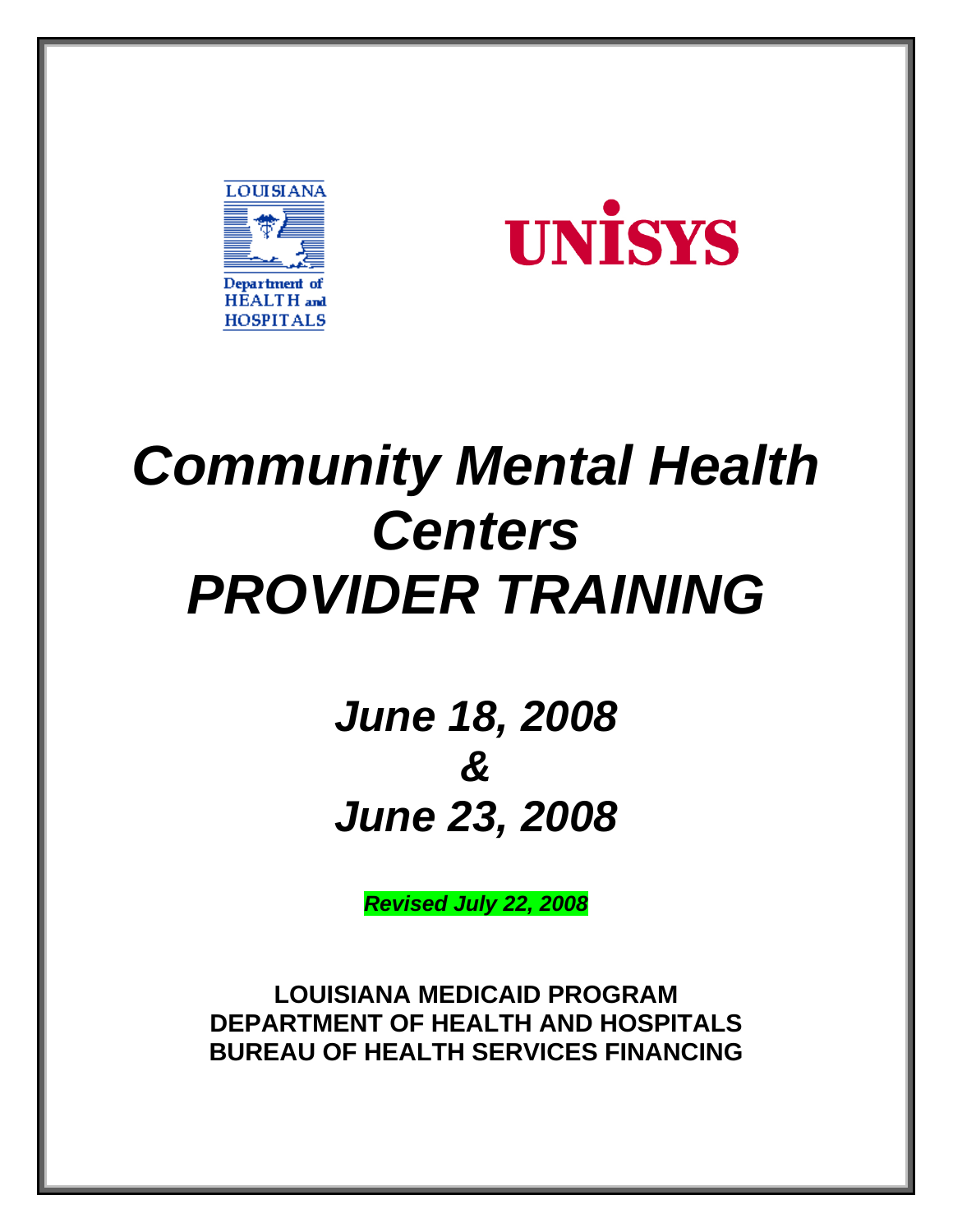# **TABLE OF CONTENTS**

Note: Green highlighted areas of this training packet were added after the initial training<br>dates to reflect current policy.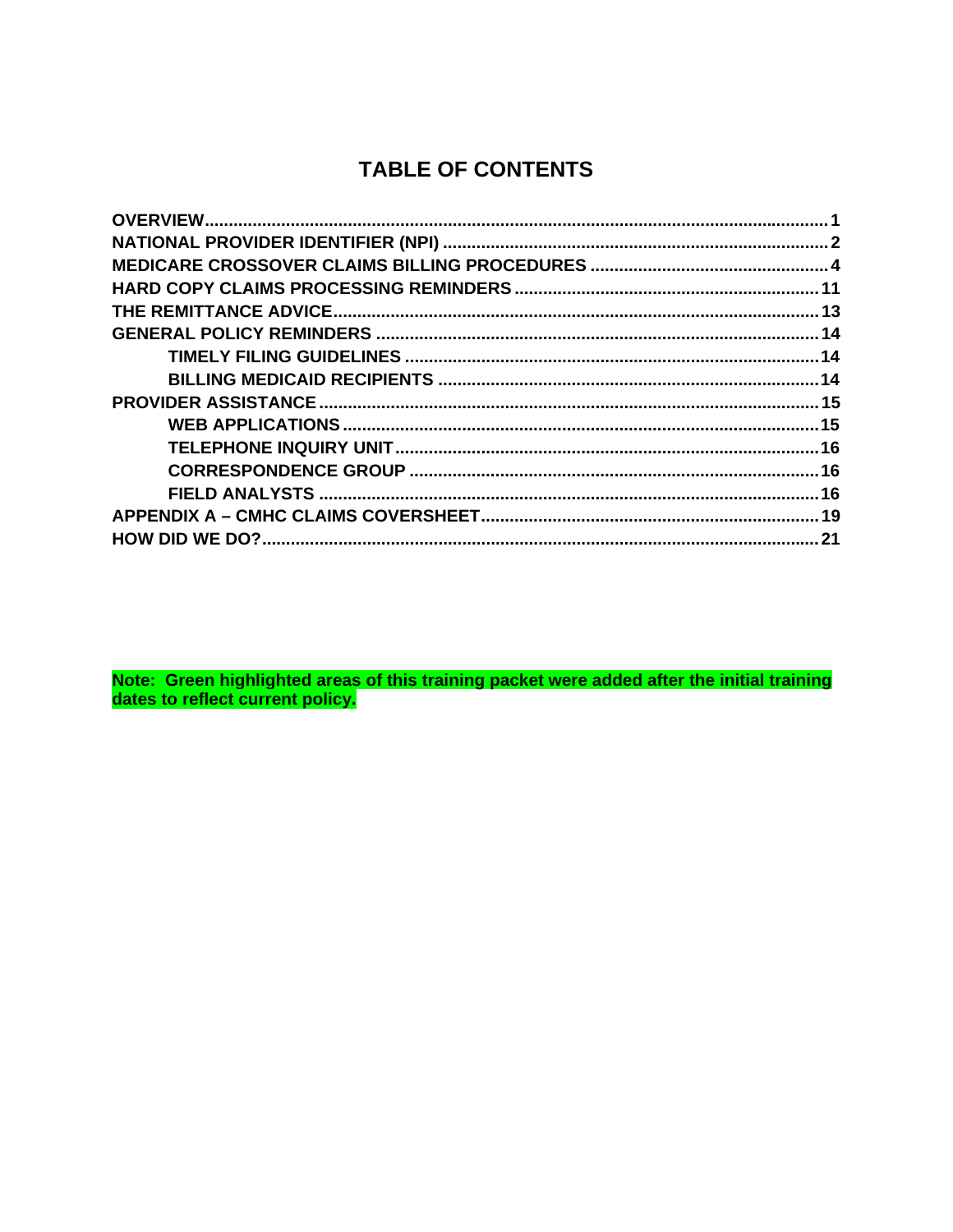# **OVERVIEW**

Effective immediately Louisiana Medicaid will begin accepting enrollment of Medicare Certified Community Mental Health Centers (CMHC) for the adjudication of Medicare partial hospitalization **crossover claims**.

# **Medicaid Enrollment**

Retroactive enrollment dates will be January 1, 2005 or the CMHC's Medicare certification date, whichever is later. A provider enrollment packet may be obtained at www.lamedicaid.com or by calling Unisys Provider Enrollment at (225) 216-6370. Proof of Medicare certification will be required to enroll, including a notarized attestation of certification form.

**Potential providers must complete their Medicaid enrollment process by September 30, 2008, and the Medicaid enrollment process must be successfully completed and a provider number assigned before claims may be submitted for processing.** 

# **Medicaid Billing**

Provider applicants will be allowed to submit claims back to the provider's retroactive date of enrollment. Medicare certification proof must cover the retroactive period for which the provider intends to submit claims.

For the limited time period **August 1, 2008 through October 31, 2008**, Medicaid will override the timely filing edits and process all claims submitted by an enrolled CMHC provider back to the provider's retroactive date of enrollment. Beginning November 1, 2008, crossover claims must be filed in accordance with timely filing guidelines.

The enrollment process and the billing process are detailed in this document.

Questions concerning enrollment should be directed to Unisys Provider Enrollment at (225) 216- 6370. Questions concerning billing should be directed to Unisys Provider Relations at (800) 473-2783 or (225) 924-5040. Other questions or concerns should be directed to Pamela Brown, Program Manager at (225) 342-6255.

 $\overline{a}$  , and the state of the state of the state of the state of the state of the state of the state of the state of the state of the state of the state of the state of the state of the state of the state of the state o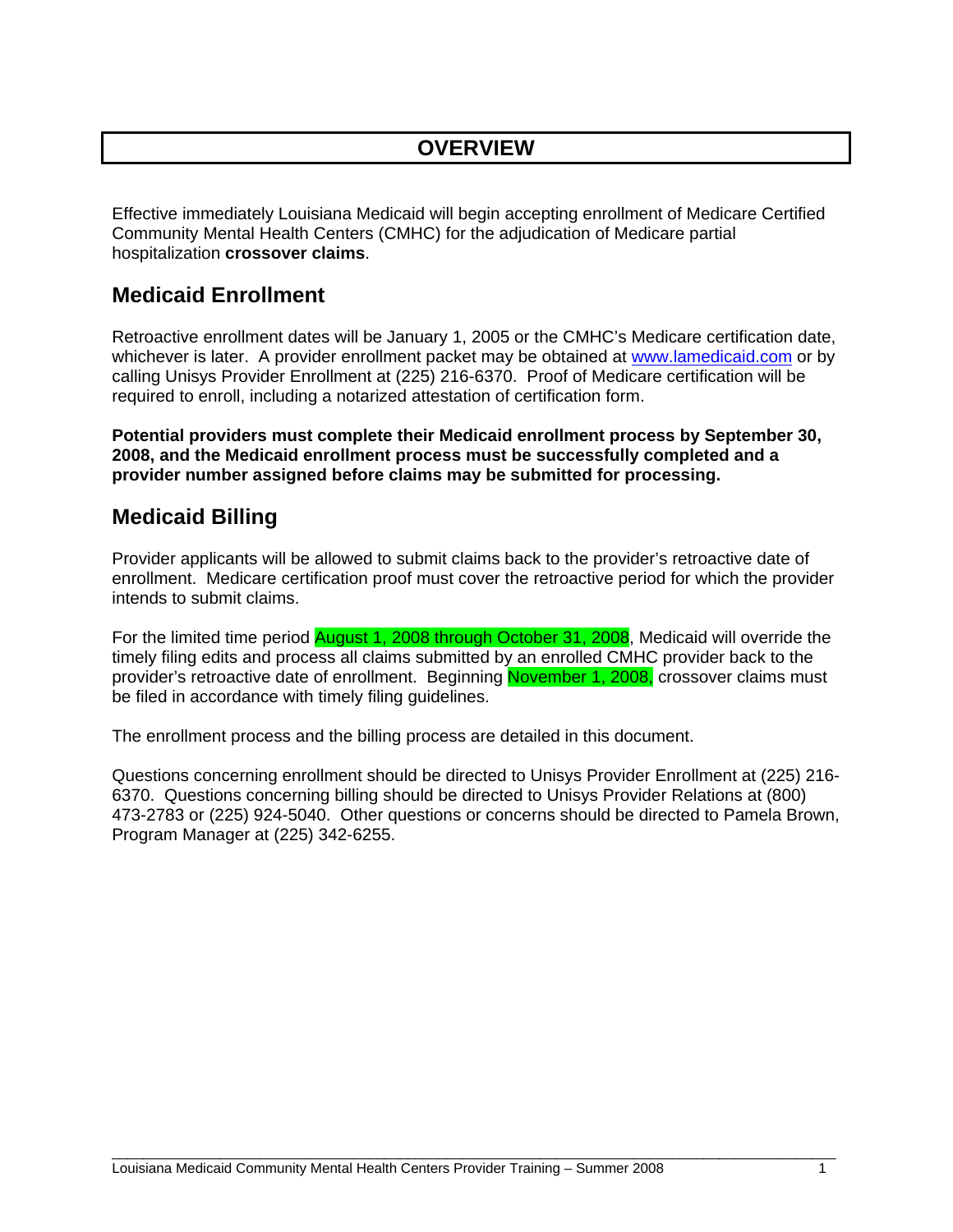# **NATIONAL PROVIDER IDENTIFIER (NPI)**

# **Applying for a NPI**

If you have not requested your NPI(s) from the National Plan and Provider Enumeration System (NPPES) you must complete that process first then return to the Louisiana Medicaid NPI Registration application to register your NPI(s) after you have received it.

If you plan to enumerate with the NPPES in any other way than a one-to-one or if you have any other questions regarding the NPI please contact the Louisiana NPI Assistance Line at LAMedicaidNPI@Unisys.com or (225) 216-6400 so that we can discuss your NPI enumeration situation and determine the best method for accommodating your circumstance.

Health care providers needing assistance on obtaining an NPIshould contact the NPI Enumerator at 1-800-465-3203, TTY 1-800-692-2326, or email the request to the NPI Enumerator at CustomerService@NPIenumerator.com.

#### **Louisiana Medicaid Registration**

If you have not requested your NPI(s) from the National Plan and Provider Enumeration System (NPPES) you must complete that process first then return to the Louisiana Medicaid NPI Registration application to register your NPI(s) after you have received it.

A web based application for Louisiana Medicaid providers to register their NPI(s) with Louisiana Medicaid.

Alternatively, providers may choose to register their NPI using the NPI paper registration form instead of the secured web application. The hard copy registration form is available for download from the list of helpful web links below. The paper form can be faxed or mailed back to Unisys.

**Note:** The Louisiana Medicaid Registration application is currently only accepting NPI information from providers that have requested and received an NPI for each Louisiana Medicaid ID (One NPI to One Louisiana Medicaid provider number relationship).

If you plan to enumerate with the NPPES in any other way than a one-to-one or if you have any other questions regarding the NPI please contact the Louisiana NPI Assistance Line at LAMedicaidNPI@Unisys.com or (225) 216-6400 so that we can discuss your NPI enumeration situation and determine the best method for accommodating your circumstance.

 $\overline{a}$  , and the state of the state of the state of the state of the state of the state of the state of the state of the state of the state of the state of the state of the state of the state of the state of the state o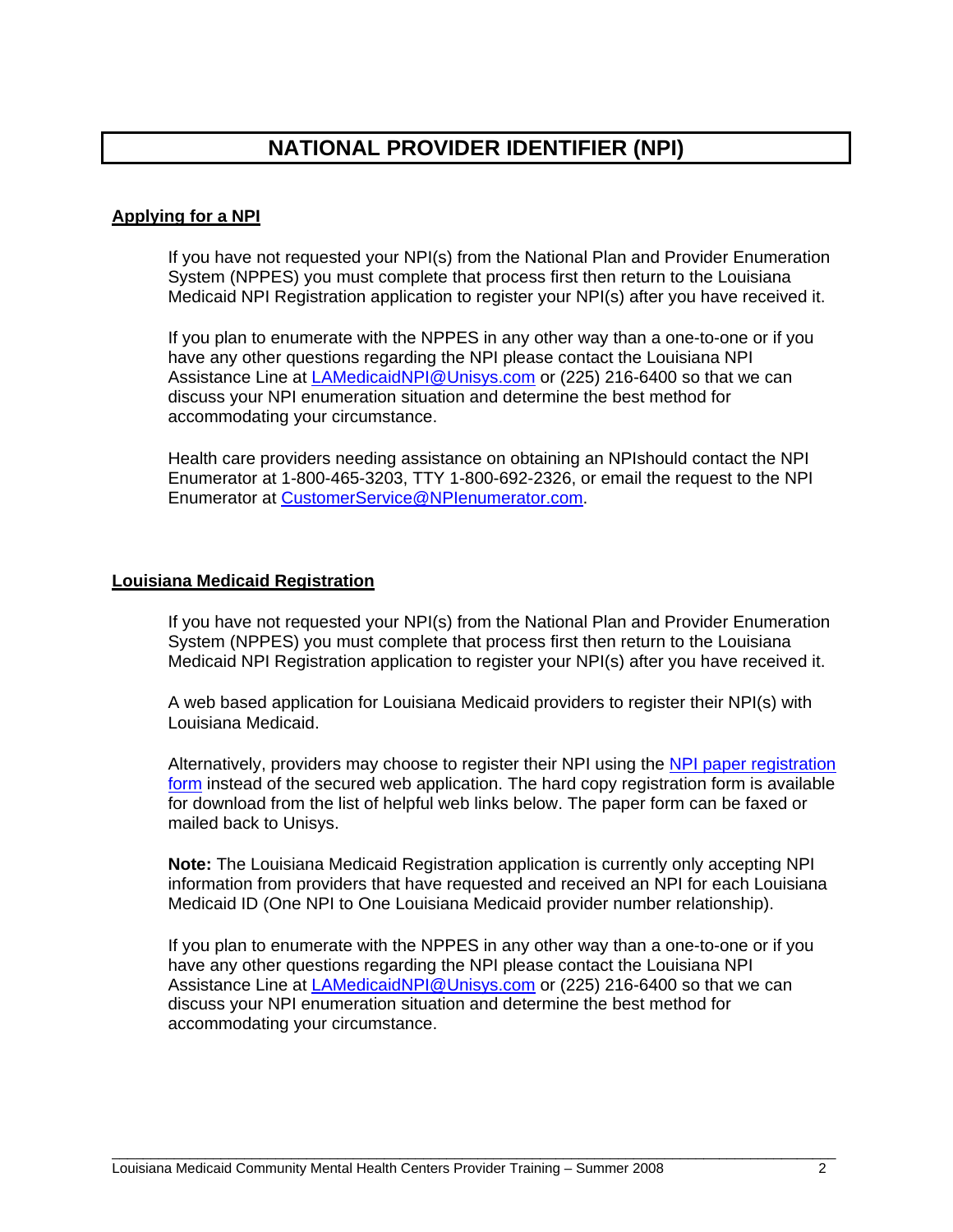### **Recommendations for Enumeration**

Louisiana Medicaid will follow Medicare's enumeration recommendation which says that a provider should request an NPI for each of their legacy Medicaid ID numbers wherever possible. The primary reason for this recommendation is that it assists Louisiana Medicaid in building the best possible cross-walk file from the NPI to the current

#### **Tie-breaker/Taxonomy**

If the same NPI is used for multiple Medicaid provider numbers, the provider must use a tiebreaker (either Taxonomy or Zip Code + 4) for registering the NPI AND on the EDI claims submission. This allows the claim/payment to be directed to the correct Medicaid provider.

A taxonomy code is part of the NPI rule and is intended to categorize the provider by type, specialty, and sub-specialty. The taxonomy list may be accessed through the LA Medicaid web site under the home page link, Important NPI Links, and then Washington Publishing link.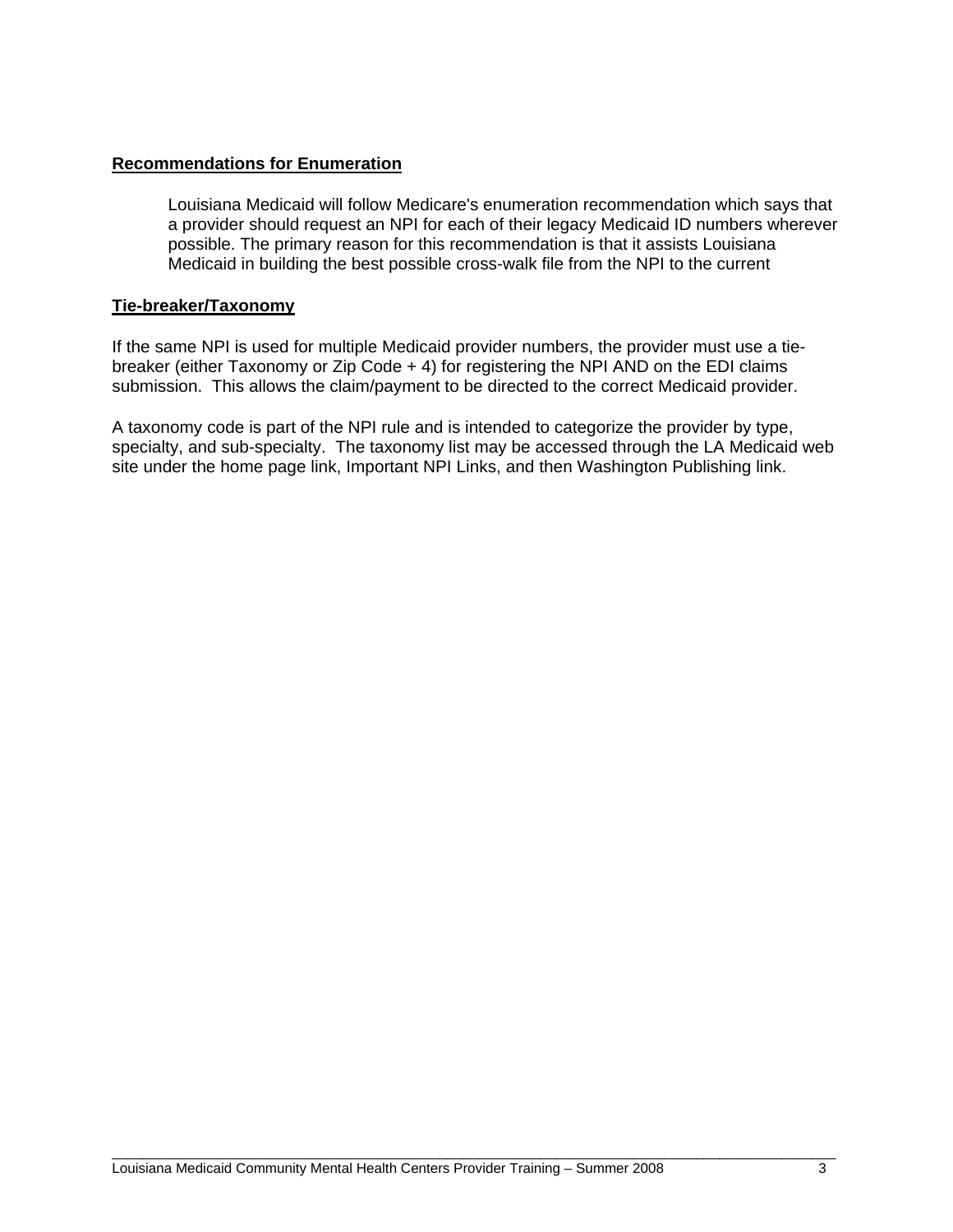# **MEDICARE CROSSOVER CLAIMS BILLING PROCEDURES**

Community Mental Health Centers will bill Medicaid for Medicare crossover claims ONLY. These claims should cross electronically and automatically from the Medicare Carrier to the Coordination of Benefits Administrators (COBA) who sends them to Medicaid for processing. Under ideal conditions, the provider shouldn't need to submit hard copy claims to Medicaid.

# **REVENUE AND PROCEDURE CODES**

For current billing, acceptable Revenue and Procedure Codes must be used appropriately in combination and include:

| <b>Revenue Codes</b> | <b>Procedure Codes</b>                                                                |
|----------------------|---------------------------------------------------------------------------------------|
| 0250                 |                                                                                       |
| 043X                 | G0129                                                                                 |
| 0900                 | 90801, 90802, 90899                                                                   |
| 0904                 | G0176                                                                                 |
| 0910                 | 90801, 90802, 90899                                                                   |
| 0914                 | 90816, 90817, 90818, 90819, 90821, 90822, 90823, 90824,<br>90826, 90827, 90828, 90829 |
| 0915                 | 90849, 90853, 90857                                                                   |
| 0916                 | 90846, 90847, 90849                                                                   |
| 0918                 | 96101, 96102, 96103, 96116, 96118, 96119, 96120 *                                     |
| 0942                 | G0177                                                                                 |

\*Use applicable codes billed to Medicare for retroactive dates of service.

Acceptable Types of Bill are: 762, 763, and 764.

**NOTE 1:** These services will not be considered for payment if provided on the same date of service as Inpatient Hospital, Mental Health Rehabilitation, or Mental Health Clinic services.

**NOTE 2:** Claims will be paid at \$ .00.

**NOTE 3**: If Medicare denies the claim, Medicaid will deny the claim also.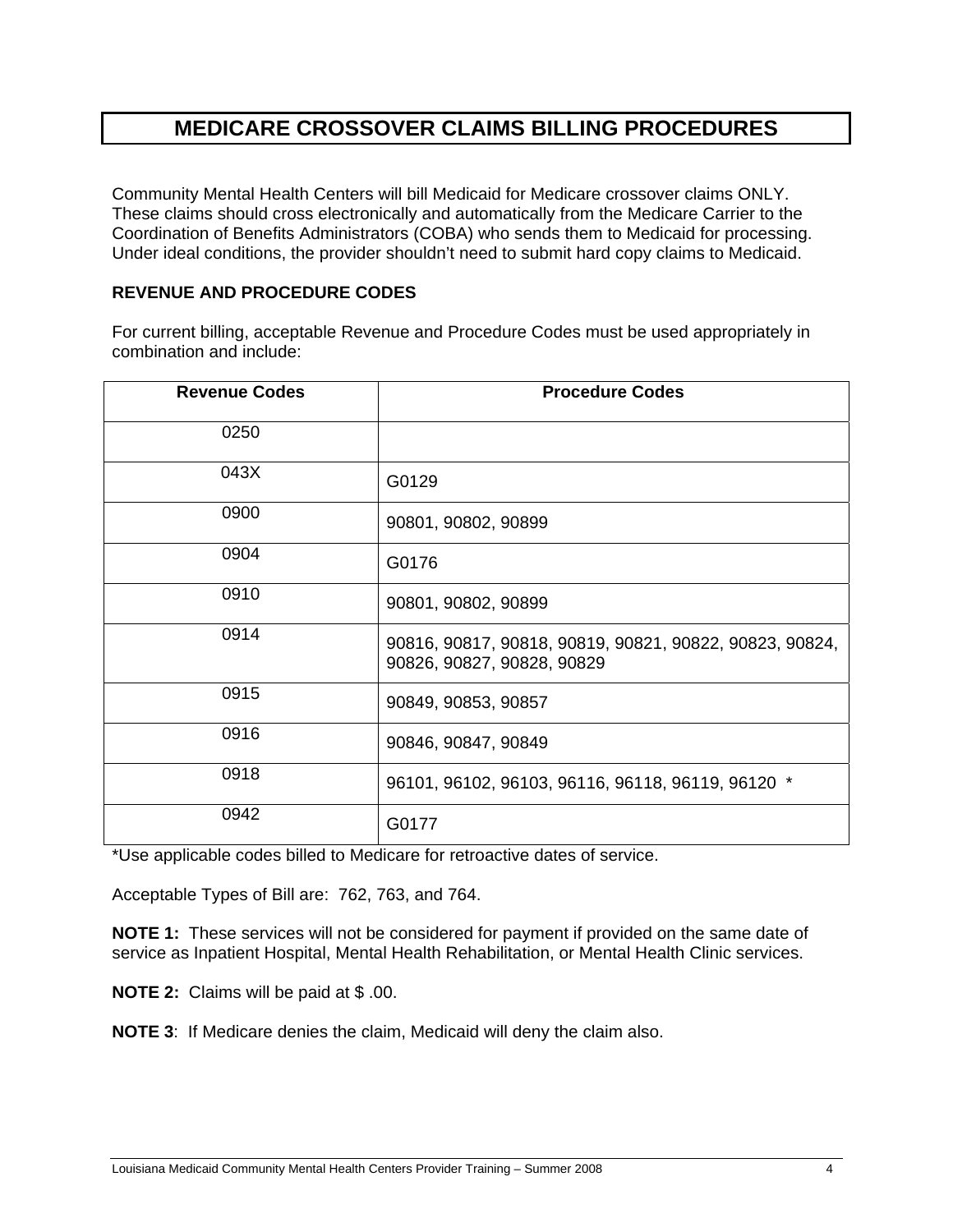# **SUBMISSION OF CLAIMS FOR RETROACTIVE DATES OF SERVICE**

Claims being submitted with retroactive dates of service may be submitted either electronically or hard copy.

## **Electronic Claims Submissions:**

**Electronic Claims Submission directly from providers will be allowed only for the transmission of retroactive Medicare Crossover Claims. Claims must be received within the approved time frame of August 1, 2008, through October 31, 2008.** Current claims should electronically cross directly from Medicare/COBA to Medicaid. Providers should allow approximately 3-4 weeks for these claims to cross to Medicaid and appear on the RA.

Providers interested in submitting retroactive claims to Medicaid must complete the necessary paperwork to obtain a Submitter ID and have it loaded on the provider file for the new CMHC provider number.

Providers must then work with their vendor (software vendor, clearinghouse, or billing agent) and the Unisys EDI Department to submit a test file to ensure that claims will process correctly.

Once the testing is approved, the EDI Department will "move" the submitter to the production environment, and claims may be transmitted electronically for this process only.

#### **Hard Copy Submissions:**

Retroactive claims may be submitted hard copy at any time during the time frame above following the instructions below for ongoing claims submissions.

#### **Ongoing Claims Submissions:**

Current claims should electronically cross directly from Medicare/COBA to Medicaid. Providers should allow approximately 3-4 weeks for these claims to cross to Medicaid and appear on the RA.

#### **If current claims do not cross over electronically from Medicare, provider must submit a hard copy claim form for processing and payment.**

Providers are responsible for verifying on the Medicaid Remittance Advice that all Medicare payments have successfully crossed over. If Medicare makes a payment which is not adjudicated by Medicaid within 3-4 weeks of the Medicare EOB date, you should submit your crossover claim hard copy with the Medicare EOB attached. All timely filing requirements must be met even if a claim fails to cross over.

If it is necessary to submit a paper claim to Medicaid, the provider should submit a hard copy claim just as to Medicare and must attach a copy of the Explanation of Medicare Benefits (EOB) from the Medicare carrier, making sure any remarks/comments from the carrier are legible and attached. Also, the provider's 7-digit Medicaid ID number is required in Form Locator 57A and the recipient's 13-digit Medicaid ID number is required in Form Locator 60. The Medicare Paid Amount from the Medicare EOMB must be entered in the Prior Payments field (Form Locator 54).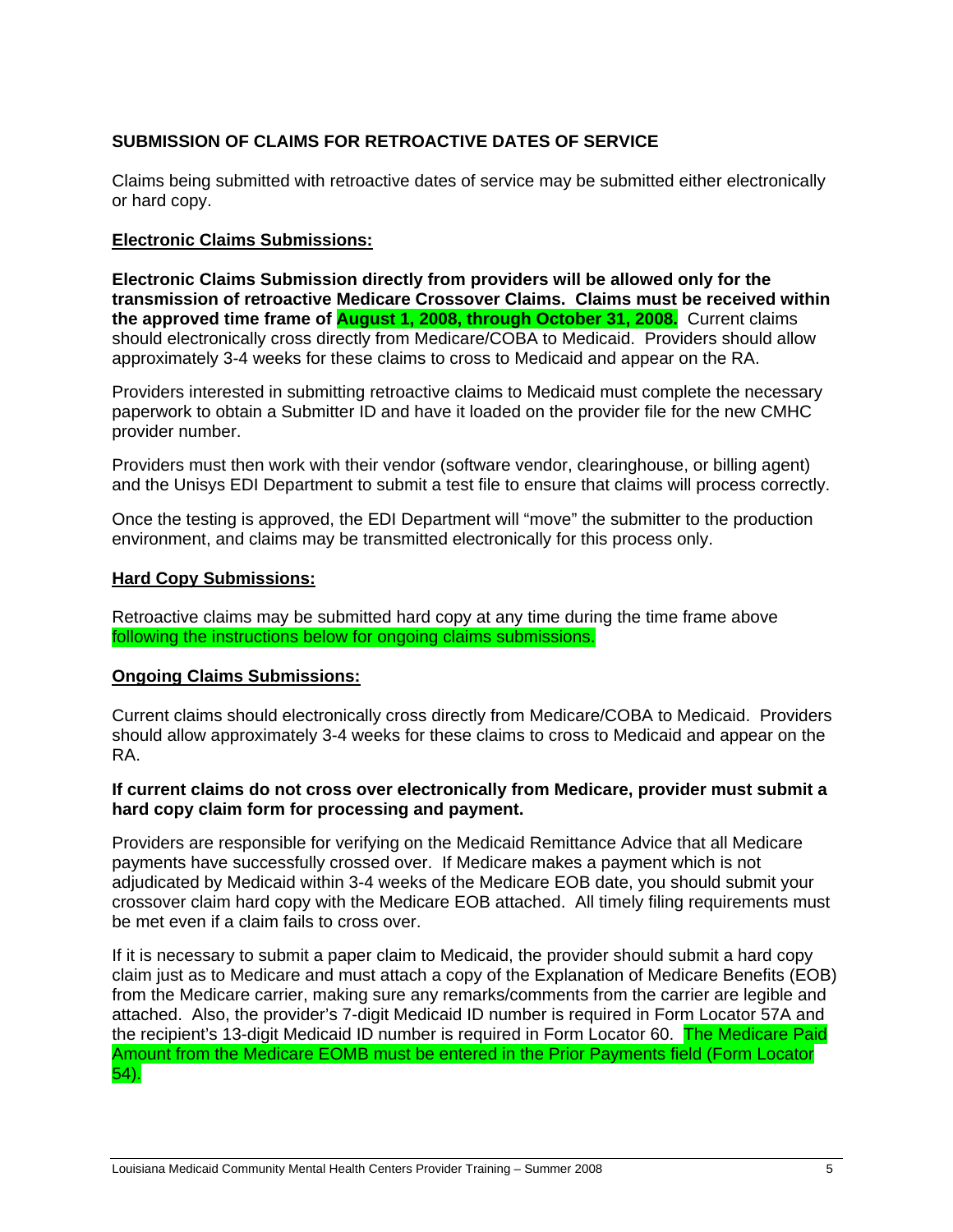**NOTE:** Any remarks/comments on the copy of the EOB from the Medicare Carrier must be legible and attached. Additionally, the dates of service, procedure codes and total charges **must match**, or the claim will be rejected.

Hard copy claims must be bundled together and submitted using the CMHC Claims cover sheet (Appendix A) to the following address.

> Unisys **ATTENTION CMHC CLAIMS** P.O. Box 91023

Baton Rouge, LA 70821

## **ELECTRONIC CROSSOVER PROBLEMS**

If problems occur with Medicare claims crossing over electronically, please follow the steps listed below:

- If your Medicare claims are not crossing electronically, please call Unisys Provider Relations at (800) 473-2783 or (225) 924-5040. Be very specific with your inquiry. You should indicate whether **all** of your claims are not crossing over or only claims for certain recipients. Were the claims crossing over previously and suddenly stopped crossing, or is this an ongoing problem? The more information you can give the better. The Unisys representative will check certain pieces of information against the provider and/or recipient files to determine if an identifiable file error exists. If a file update is required, the Unisys representative will route this information to the Unisys Provider Enrollment or Third Party Liability Unit to correct the Medicaid file. If a problem cannot be identified, you may be referred to the Third Party Liability Unit for further assistance.
- **Claims will cross electronically ONLY if the Medicare NPI(s) is cross-referenced to the Medicaid file.**

**NOTE:** Medicare adjusted claims **DO NOT** crossover electronically. Providers must submit Medicaid adjustments with the Medicare original EOB and the adjustment EOB attached for corrected payment.

The following pages contain two hard copy claim examples.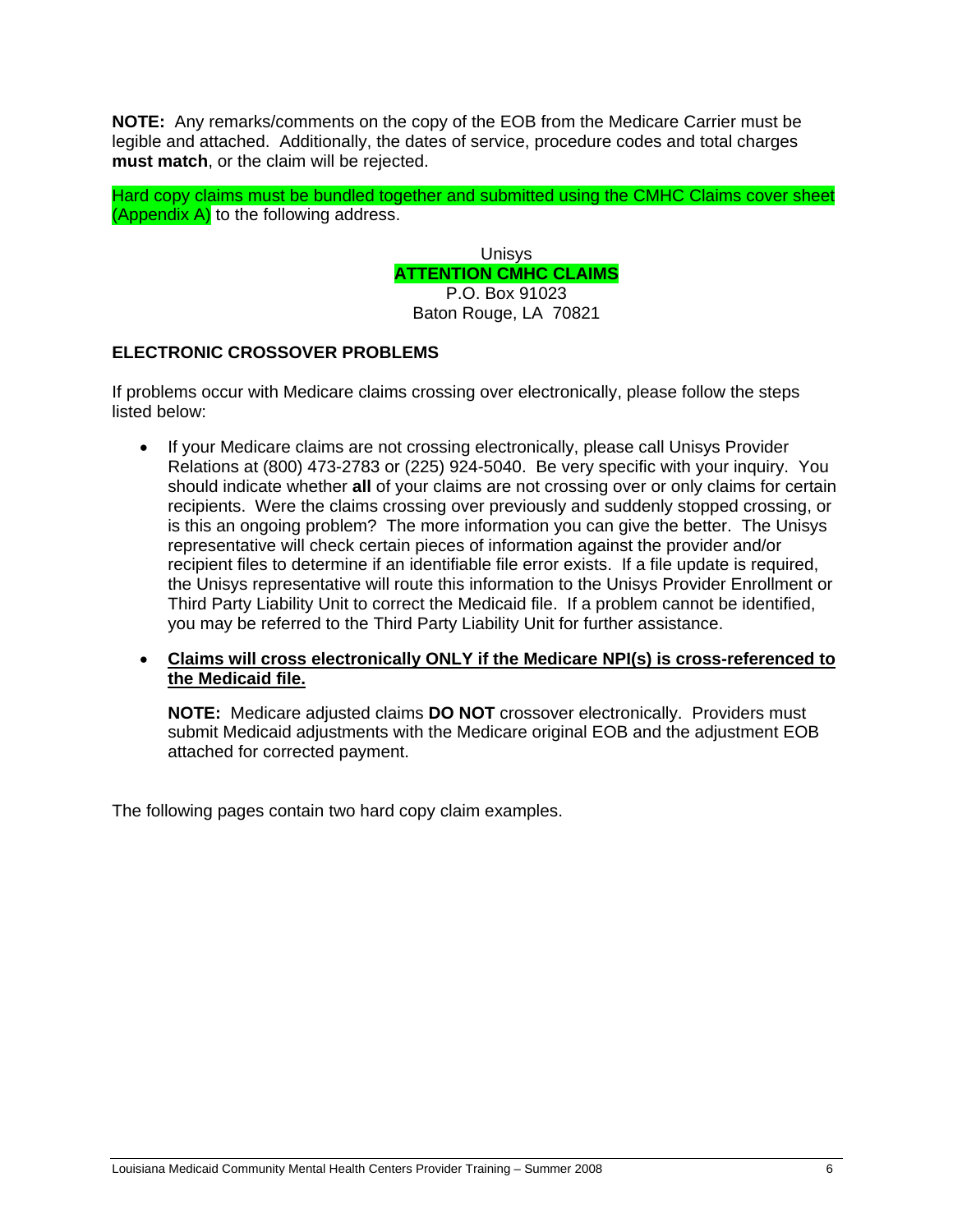|                              | ABC Community Mental Health Center<br>P.O. Box 1234    |                                          |                                                    |                                                                                  | <b>B_MED</b><br>REC.#<br>5 FED. TAX NO. | ENTL# 23233432012045607890<br>006487663300648766330012 |                                                                                  | $^4$ of Bill<br>763 |
|------------------------------|--------------------------------------------------------|------------------------------------------|----------------------------------------------------|----------------------------------------------------------------------------------|-----------------------------------------|--------------------------------------------------------|----------------------------------------------------------------------------------|---------------------|
|                              | Anytown, LA 70809                                      |                                          |                                                    |                                                                                  | 711222311                               | 05/01/08                                               | STATEMENT COVERS PERIOD<br>FROM THROUGH<br>05/02/08                              |                     |
| 8 PATIENT NAME               |                                                        |                                          | <b>9 PATIENT ADDRESS</b>                           | 230 Third Street, Anytown, LA 70809                                              |                                         |                                                        |                                                                                  |                     |
| 10 BIRTHDATE                 | Andrews, Joe<br>11 SEX 12 DATE                         | ADMISSION<br>18 HR 14 TYPE 15 SRC 16 DHR | 17 STAT<br>$.18 -$<br>$19 -$                       | $\frac{\text{CONDITION} \cdot \text{CODES}}{22}$ 24<br>$^{20}$<br>$\frac{1}{21}$ | $\mathbf{x}$                            | det<br>27<br>$-28$                                     | $\begin{array}{ c c }\hline 29 ACDT & 30 \\ \hline \texttt{STATE} & \end{array}$ |                     |
| 01/20/54                     | M<br>3                                                 | $\overline{2}$<br>OCCURRENCE             | 30 41                                              |                                                                                  |                                         |                                                        |                                                                                  |                     |
| 31 OCCURRENCE<br>11 05/01/08 | 32 OCCURRENCE<br>33<br>CODE                            |                                          | 34 OCCURRENCE                                      | 35<br>CODE                                                                       | OCCURRENCE SPAN THROUGH                 | 36<br>CODE                                             | OCCURRENCE SPAN                                                                  |                     |
| 38                           | Andrews, Joe                                           |                                          |                                                    | 39<br>CODE<br>$\overline{a}$                                                     | VALUE CODES<br>AMOUNT                   | VALUE CODES<br>$\cos$                                  | $\frac{41}{0.005}$                                                               | VALUE CODES         |
|                              | 230 Third Street                                       |                                          |                                                    |                                                                                  |                                         |                                                        |                                                                                  |                     |
| 42 REV. CD.                  | Anytown, LA 70809<br>43 DESCRIPTION                    |                                          | 44 HOPOS / RATE / HIPPS CODE                       | 45 SERV. DATE                                                                    | 46 SERV. UNITS                          | 47 TOTAL CHARGES                                       | 48 NON-COVERED CHARGES                                                           | 49                  |
| 900                          | NURSING/ACTIVITY ASSESSMENT                            |                                          | 90801                                              | 05/01/08                                                                         | $\overline{2}$                          |                                                        | 340 00                                                                           |                     |
| 904                          | <b>ACTIVITY THERAPY</b>                                |                                          | G0176                                              | 05/01/08                                                                         | 1                                       |                                                        | 95 00                                                                            |                     |
| 915<br>942                   | <b>GROUP PSYCHOTHERAPY</b><br><b>EDUCATION THERAPY</b> |                                          | 90853<br>G0177                                     | 05/01/08<br>05/01/08                                                             | 1<br>1                                  |                                                        | 150 00<br>125 00                                                                 |                     |
| 900                          | PSYCHOSOCIAL ASSESSMENT                                |                                          | 90801                                              | 05/02/08                                                                         | 1                                       |                                                        | 170 00                                                                           |                     |
| 915                          | <b>GROUP PSYCHOTHERAPY</b>                             |                                          | 90853                                              | 05/02/08                                                                         | 4                                       |                                                        | 600 00                                                                           |                     |
|                              |                                                        |                                          |                                                    |                                                                                  |                                         |                                                        |                                                                                  |                     |
|                              |                                                        |                                          |                                                    |                                                                                  |                                         |                                                        |                                                                                  |                     |
|                              |                                                        |                                          |                                                    |                                                                                  |                                         |                                                        |                                                                                  |                     |
|                              |                                                        |                                          |                                                    |                                                                                  |                                         |                                                        |                                                                                  |                     |
|                              |                                                        |                                          |                                                    |                                                                                  |                                         |                                                        |                                                                                  |                     |
|                              |                                                        |                                          |                                                    |                                                                                  |                                         |                                                        |                                                                                  |                     |
|                              |                                                        |                                          |                                                    |                                                                                  |                                         |                                                        |                                                                                  |                     |
|                              |                                                        |                                          |                                                    |                                                                                  |                                         |                                                        |                                                                                  |                     |
|                              |                                                        |                                          |                                                    |                                                                                  |                                         |                                                        |                                                                                  |                     |
|                              |                                                        |                                          |                                                    |                                                                                  |                                         |                                                        |                                                                                  |                     |
|                              |                                                        |                                          |                                                    |                                                                                  |                                         |                                                        |                                                                                  |                     |
|                              |                                                        |                                          |                                                    |                                                                                  |                                         |                                                        |                                                                                  |                     |
| 50 PAYER NAME                | PAGE<br>OF                                             | 51 HEALTH PLAN ID                        | $R$ REL                                            | CREATION DATE 06/13/08<br><b>53 ASG</b> 54 PRIOR PAYMENTS                        | <b>TOTALS</b>                           | 55 EST. AMOUNT DUE                                     | 1480 00<br>56 NPI<br>1234567890                                                  |                     |
| Medicare                     |                                                        | 190000                                   |                                                    |                                                                                  | 288.44                                  |                                                        | 1777780<br>57                                                                    |                     |
| Medicaid                     |                                                        |                                          |                                                    |                                                                                  |                                         |                                                        | OTHER                                                                            |                     |
| 58 INSURED'S NAME            |                                                        |                                          | SPPPEL 60 INSURED'S UNIQUE ID                      |                                                                                  | 61 G UP NAME                            |                                                        | PRV ID<br>GROUP NO.<br>62 INSUR                                                  |                     |
| Andrews, Joe                 |                                                        |                                          | 40000000000                                        |                                                                                  |                                         |                                                        |                                                                                  |                     |
| Andrews, Joe                 |                                                        |                                          | 1704100308102                                      | <b>Medicare</b>                                                                  |                                         |                                                        | 7-digit Louisiana                                                                |                     |
|                              |                                                        |                                          |                                                    | <b>Paid Amount</b>                                                               |                                         | 65 EMPLOYER NAM                                        | <b>Mediciad Provider</b>                                                         |                     |
|                              | 63 TREATMENT AUTHORIZATION CODES                       |                                          | 64 DOCUMENT CONT MUMBER                            |                                                                                  |                                         |                                                        | Number                                                                           |                     |
|                              |                                                        |                                          | 13-digit Louisiana<br><b>Medicaid Recipient ID</b> |                                                                                  |                                         |                                                        | 168                                                                              |                     |
| 295.70                       |                                                        |                                          |                                                    |                                                                                  | o                                       |                                                        |                                                                                  |                     |
| 69 ADMIT 295.70              | 70 PATIENT<br>REASON DX                                |                                          | 71 PPS<br>CODE                                     | $\frac{72}{ECL}$                                                                 |                                         |                                                        | 173                                                                              |                     |
| 74                           | PRINCIPAL PROCEDURE<br>CODE DATE<br>DATE               | OTHER PROCEDURE<br>DATE                  | OTHER PROCEDURE<br>CODE                            | DATE                                                                             | 76 AT TENDING                           | MP 1515115110                                          | <b>OUAL</b>                                                                      |                     |
|                              | CODE PROCEDURE                                         | OTHER PROCEDURE<br>CODE                  | OTHER PROCEDURE                                    |                                                                                  | LAST Doe<br>77 OPERATING                | hЕ                                                     | <b>FIRST Dave</b><br><b>OUAL</b>                                                 |                     |
|                              |                                                        |                                          |                                                    |                                                                                  | LAST                                    |                                                        | FIRST                                                                            |                     |
| 80 REMARKS                   |                                                        | $rac{c}{a}$                              |                                                    |                                                                                  | 78 OTHER                                | NR                                                     | <b>OUAL</b>                                                                      |                     |
|                              |                                                        | b                                        |                                                    |                                                                                  | LAST                                    |                                                        | FIRST                                                                            |                     |
|                              |                                                        | $\ddot{\rm{c}}$<br>$\mathbf d$           |                                                    |                                                                                  | 79 OTHER<br>LAST                        | NR                                                     | <b>OUAL</b><br>FIRST                                                             |                     |
|                              | OMB APPROVAL PENDING<br>UB-04 CMS-1450                 |                                          |                                                    | NUBC <sup>"</sup> hangtomme LIC9213257                                           |                                         |                                                        | THE CERTIFICATIONS ON THE REVERSE APPLY TO THIS BILL AND ARE MADE A PART HEREOF  |                     |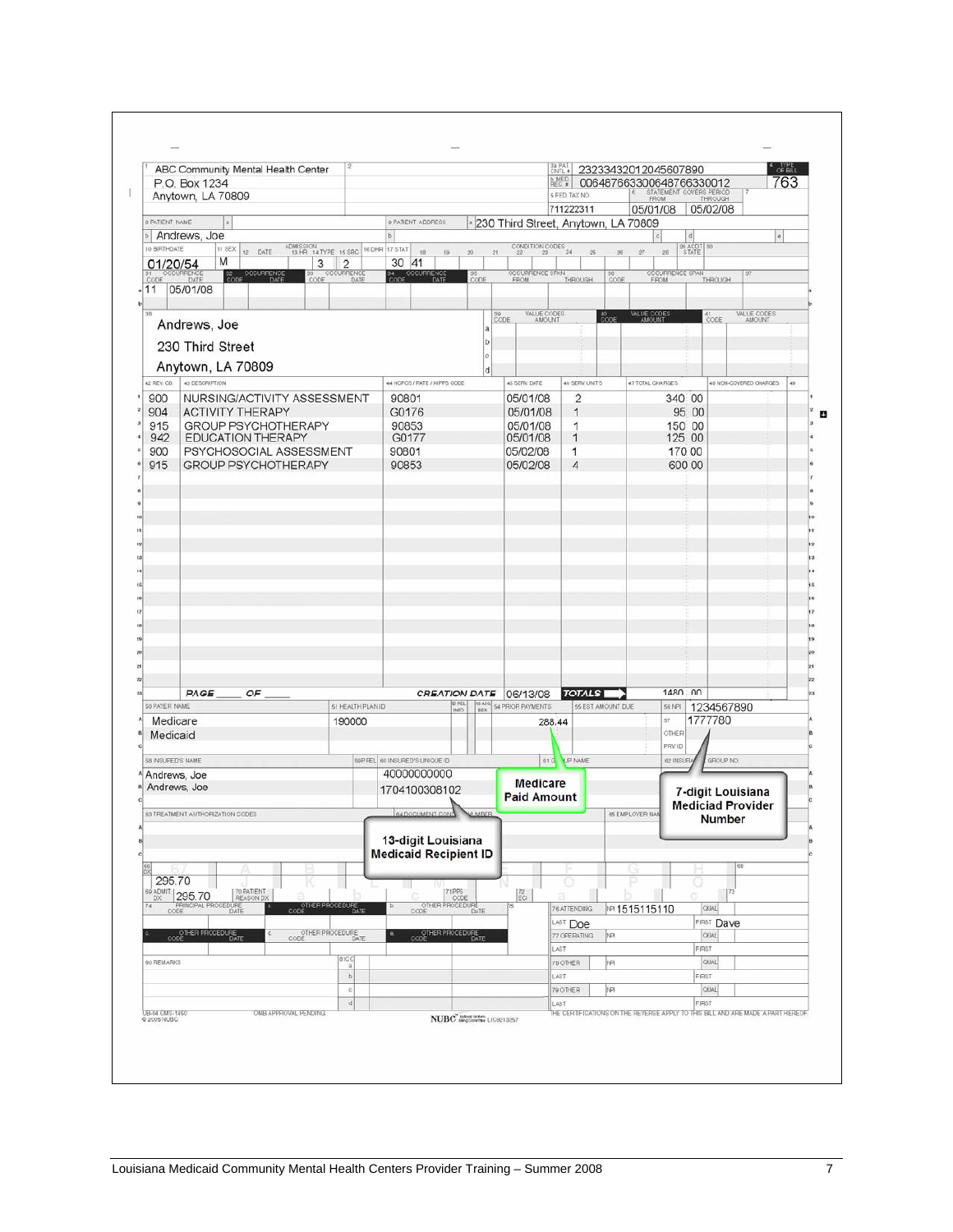|      |                  |       |                                           |                | CLM#: 8                                           | Medicare National Standard Intermediary Remittance Advice<br>FPE: 08/31/2008<br>PAID: 05/21/2008 |               |      |                     |                     |  |
|------|------------------|-------|-------------------------------------------|----------------|---------------------------------------------------|--------------------------------------------------------------------------------------------------|---------------|------|---------------------|---------------------|--|
|      |                  |       | NPI:                                      |                | TOB: 762<br>TRANSFER TO (COB): LOUISIANA MEDICAID |                                                                                                  |               |      | ID CODE:            |                     |  |
|      | PATIENT: ANDREWS |       |                                           |                |                                                   | JOE                                                                                              |               |      | PCN:                |                     |  |
|      |                  |       |                                           |                |                                                   | HIC: 40000000000 SVC FROM: 05/01/2008 MRN:                                                       |               |      |                     |                     |  |
|      |                  |       | PAT STAT: CLAIM STAT: 19                  |                |                                                   | THRU: 05/02/2008 ICN:                                                                            |               |      |                     |                     |  |
|      | CHARGES:         |       |                                           |                | PAYMENT DATA:                                     |                                                                                                  | $\approx$ DRG |      |                     | 0.900=REIM RATE     |  |
|      |                  |       | 1480.00=REPORTED                          |                |                                                   | 0.00=DRG AMOUNT                                                                                  |               |      | 0.00=MSP PRIM PAYER |                     |  |
|      |                  |       | 0.00=NCVD/DENIED                          |                |                                                   | $0.00 = DRG/OPER/CAP$                                                                            |               |      | 0.00=PROF COMPONENT |                     |  |
|      |                  |       |                                           |                |                                                   | 0.00=CLAIM ADJS 1119.46=LINE ADJ AMT                                                             |               |      | 0.00 ESRD AMOUNT    |                     |  |
|      |                  |       | 1480.00=COVERED                           |                | $0.00$ $<$ OUTLIER                                |                                                                                                  |               |      | 0.00=PROC CD AMOUNT |                     |  |
|      | DAYS/VISITS:     |       |                                           |                |                                                   | $0.00 =$ CAP OUTLIER                                                                             |               |      | 288.44=ALLOW/REIM   |                     |  |
|      |                  |       | $0 = COST$ REPT                           |                |                                                   | $0.00 = CASH$ DEDUCT                                                                             |               |      |                     | $0.00 = G/R$ AMOUNT |  |
|      |                  |       | $0 = \text{Cov}$ $\text{U}$ $\text{T}$ IL |                |                                                   | 0.00=BLOOD DEDUCT                                                                                |               |      |                     | $0.00 = INTEREST$   |  |
|      |                  |       | 0=NON-COVERED                             |                |                                                   | 72.10=COINSURANCE                                                                                |               |      | 0.00=CONTRACT ADJ   |                     |  |
|      |                  |       | 0=COVD VISITS                             |                |                                                   | $0.00 = PAT$ REFUND                                                                              |               |      | 0.90=PER DIEM AMT   |                     |  |
|      |                  |       | 0*NCOV VISITS                             |                |                                                   | 0.00=MSP LIAB MET                                                                                |               |      | 288.44=NET REIM AMT |                     |  |
|      | REMARK CODES:    |       |                                           |                |                                                   |                                                                                                  |               | MA01 | MA13                |                     |  |
| REV  | DATE             |       | HCPCS APC/HIPPS MODS OTY                  |                |                                                   | CHARGES ALLOW/REIM GC RSN                                                                        |               |      | AMOUNT REMARK CODES |                     |  |
|      | 0900 05/01       | 90801 |                                           | $\overline{2}$ | 340.00                                            | $0.00 \quad CO \quad 97$                                                                         |               |      | 340.00              |                     |  |
|      | 0900 05/02       | 90801 |                                           | $\overline{1}$ |                                                   | 170.00 0.00 CO 97                                                                                |               |      | 170.00              |                     |  |
|      | 0904 05/01 G0176 |       |                                           |                |                                                   | 95.00 0.00 CO 97                                                                                 |               |      | 95.00               |                     |  |
|      | 0915 05/01 90853 |       |                                           |                |                                                   | 150.00 144.22 CO                                                                                 |               | 45   | $-30.27$            |                     |  |
|      |                  |       |                                           |                |                                                   |                                                                                                  | PR            | 2    | 36.05               |                     |  |
|      | 0915 05/02 90853 |       |                                           | $\overline{4}$ | 600.00                                            | 144.22 CO 45                                                                                     |               |      | 419.73              |                     |  |
|      |                  |       |                                           |                |                                                   |                                                                                                  | PR            | 2    | 36.05               |                     |  |
| 0942 | 05/01 G0177      |       |                                           |                | 125.00                                            | 0.00                                                                                             | CO            | 97   | 125,00              |                     |  |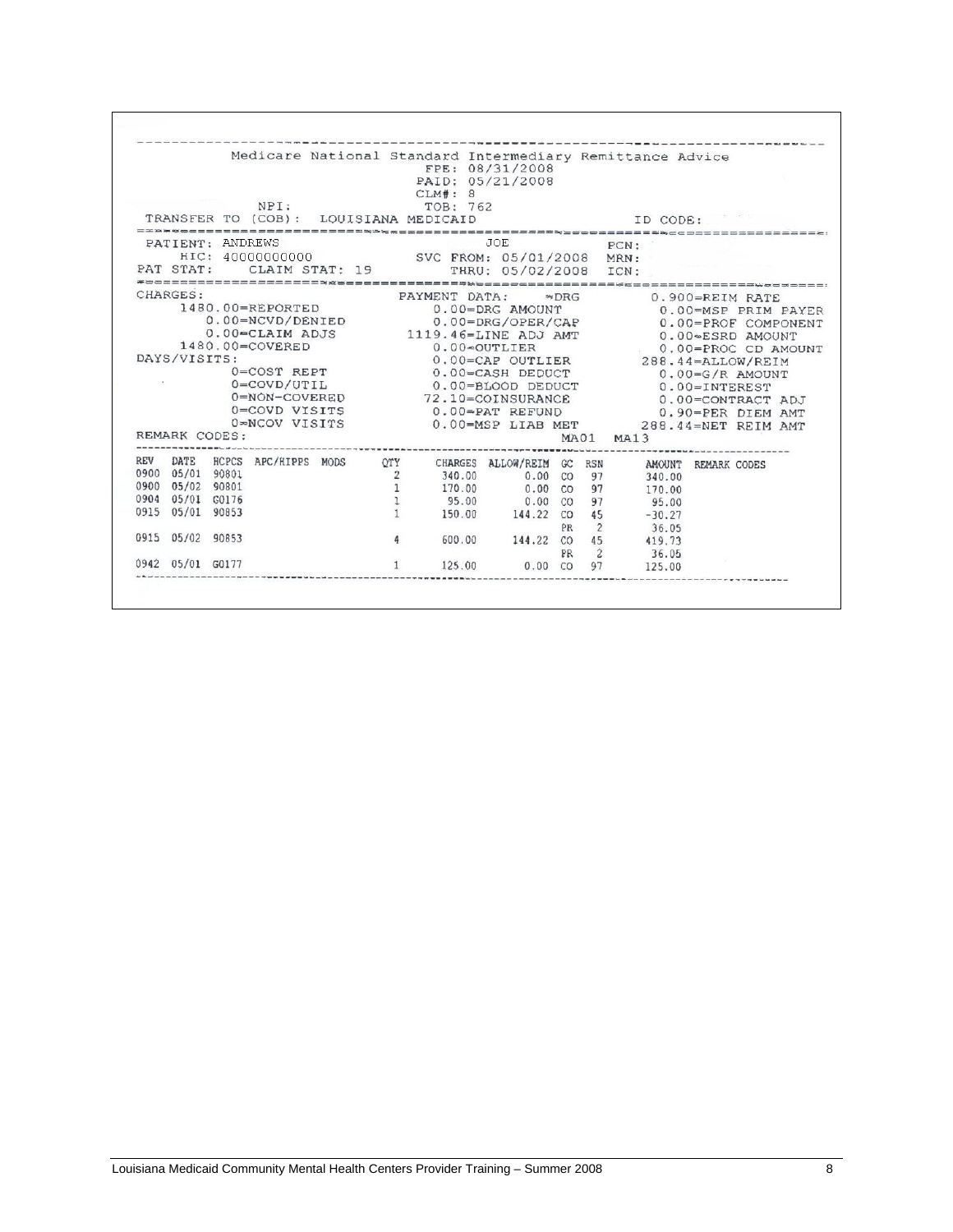|                    | ABC Community Mental Health Center<br>P.O. Box 1234    |                                   |                                                   |                                            |                                                  | 3a PAT<br>CNTL #<br><b>B_MED</b><br>REC. # | 23233432012045607890<br>006487663300648766330012                                |                                                    | OF BILL<br>763               |
|--------------------|--------------------------------------------------------|-----------------------------------|---------------------------------------------------|--------------------------------------------|--------------------------------------------------|--------------------------------------------|---------------------------------------------------------------------------------|----------------------------------------------------|------------------------------|
|                    | Anytown, LA 70809                                      |                                   |                                                   |                                            |                                                  | 5 FED. TAX NO.                             |                                                                                 | STATEMENT COVERS PERIOD<br>FROM THROUGH<br>THROUGH |                              |
| 8 PATIENT NAME     |                                                        |                                   | 9 PATIENT ADDRESS                                 |                                            | <sup>2</sup> 230 Third Street, Anytown, LA 70809 | 711222311                                  | 04/28/08                                                                        | 05/01/08                                           |                              |
|                    | <b>Margaret</b> Margaret                               |                                   |                                                   |                                            |                                                  |                                            |                                                                                 | d                                                  |                              |
| 10 BIRTHDATE       | 11 SEX 12 DATE<br>F                                    |                                   | ADMISSION 14 TYPE 15 SRC 16 DHR 17 STAT<br>$18 -$ | 20 <sub>2</sub><br>19.                     | CONDITION CODES 24<br>21                         | $\infty$                                   | 26.<br>$27$<br>28                                                               | 29 ACDT<br>STATE                                   |                              |
| 06/20/31<br>CODE   | CCURRENCE<br>$\frac{32}{\text{CODE}}$<br>DATE          | 3<br>$\overline{2}$<br>OCCURRENCE | 30 41<br>34 OCCURRENCE                            | $\frac{35}{CODE}$                          | <b>OCCURRENCE SPAN</b>                           | THROUGH                                    | OCCURRENCE SPAN<br>36<br>CODE                                                   | THROUGH                                            |                              |
|                    |                                                        |                                   |                                                   |                                            |                                                  |                                            |                                                                                 |                                                    |                              |
| 38                 |                                                        |                                   |                                                   |                                            | VALUE CODES<br>39<br>CODE                        |                                            | VALUE CODE<br>200E                                                              | $141$ CODE                                         | VALUE CODES                  |
|                    | Agnew, Margaret                                        |                                   |                                                   | ā<br>b                                     |                                                  |                                            |                                                                                 |                                                    |                              |
|                    | 230 Third Street                                       |                                   |                                                   |                                            |                                                  |                                            |                                                                                 |                                                    |                              |
|                    | Anytown, LA 70809                                      |                                   |                                                   | d                                          |                                                  |                                            |                                                                                 |                                                    |                              |
| 42 REV. CD.<br>904 | 43 DESCRIPTION                                         |                                   | 44 HOPCS / RATE / HIPPS CODE<br>G0176             |                                            | 45 SERV. DATE<br>04/28/08                        | 46 SERV. UNITS                             | 47 TOTAL CHARGES                                                                | 95 00                                              | 48 NON-COVERED CHARGES<br>49 |
| 915                | <b>ACTIVITY THERAPY</b><br><b>GROUP PSYCHOTHERAPY</b>  |                                   | 908583                                            |                                            | 04/28/08                                         | 1<br>$\overline{2}$                        |                                                                                 | 300 00                                             |                              |
| 942                | <b>EDUCATION THERAPY</b>                               |                                   | G0177                                             |                                            | 04/28/08                                         | 1                                          |                                                                                 | 125 00                                             |                              |
| 904                | <b>ACTIVITY THERAPY</b>                                |                                   | G0176                                             |                                            | 04/29/08                                         | 1                                          |                                                                                 | 95 00                                              |                              |
| 915                | <b>GROUP PSYCHOTHERAPY</b>                             |                                   | 90853<br>G0177                                    |                                            | 04/29/08<br>04/29/08                             | $\overline{c}$<br>1                        |                                                                                 | 300 00<br>125 00                                   |                              |
| 942<br>904         | <b>EDUCATION THERAPY</b><br><b>ACTIVITY THEREAPY</b>   |                                   | G0176                                             |                                            | 04/30/08                                         | 1                                          |                                                                                 | 95 00                                              |                              |
| 915                | <b>GROUP PSYCHOTHERAPY</b>                             |                                   | 90853                                             |                                            | 04/30/08                                         | $\overline{2}$                             |                                                                                 | 300 00                                             |                              |
| 942                | <b>EDUCATION THERAPY</b>                               |                                   | G0177                                             |                                            | 04/30/08                                         | 1                                          |                                                                                 | 125 00                                             |                              |
| 904                | <b>ACTIVITY THERAPY</b>                                |                                   | G0176                                             |                                            | 05/01/08                                         | $\overline{2}$                             |                                                                                 | 190 00                                             |                              |
| 915<br>942         | <b>GROUP PSYCHOTHERAPY</b><br><b>EDUCATION THERAPY</b> |                                   | 90853<br>G0177                                    |                                            | 05/01/08<br>05/01/08                             | 1<br>$\overline{1}$                        |                                                                                 | 150 00<br>125 00                                   |                              |
|                    |                                                        |                                   |                                                   |                                            |                                                  |                                            |                                                                                 |                                                    |                              |
|                    |                                                        |                                   |                                                   |                                            |                                                  |                                            |                                                                                 |                                                    |                              |
|                    |                                                        |                                   |                                                   |                                            |                                                  |                                            |                                                                                 |                                                    |                              |
|                    |                                                        |                                   |                                                   |                                            |                                                  |                                            |                                                                                 |                                                    |                              |
|                    |                                                        |                                   |                                                   |                                            |                                                  |                                            |                                                                                 |                                                    |                              |
|                    |                                                        |                                   |                                                   |                                            |                                                  |                                            |                                                                                 |                                                    |                              |
|                    |                                                        |                                   |                                                   |                                            |                                                  |                                            |                                                                                 |                                                    |                              |
|                    |                                                        |                                   |                                                   |                                            |                                                  |                                            |                                                                                 |                                                    |                              |
| 50 PAYER NAME      | OF<br>PAGE                                             |                                   | 51 HEALTH PLAN ID                                 | <b>PREL</b><br><b>53 ASG</b>               | CREATION DATE 06/13/08<br>54 PRIOR PAYMENTS      | <b>TOTALS</b><br>55 EST. AMOUNT DUE        | <b>56 NPI</b>                                                                   | 2025 00<br>1234567890                              |                              |
| Medicare           |                                                        | 190000                            |                                                   |                                            | 576.88                                           |                                            | 57                                                                              | 1777780                                            |                              |
| Medicaid           |                                                        |                                   |                                                   |                                            |                                                  |                                            | OTHER                                                                           |                                                    |                              |
|                    |                                                        |                                   |                                                   |                                            |                                                  |                                            | PRV ID                                                                          |                                                    |                              |
| 58 INSURED'S NAME  | Agnew, Margaret                                        |                                   | 59 P. FEL 60 INSURED'S UNIQUE ID<br>40000000000   |                                            |                                                  | <b>GROUP NAME</b>                          | 62 INSURA                                                                       | GROUP NO.<br>7-digit Louisiana                     |                              |
|                    | Agnew, Margaret                                        |                                   | 1704100308102                                     |                                            | <b>Medicare</b><br><b>Paid Amount</b>            |                                            |                                                                                 | <b>Medicaid Provider</b>                           |                              |
|                    | 63 TREATMENT AUTHORIZATION CODES                       |                                   | ◢                                                 | <b>CUMENT CONTROL NUMBER</b>               |                                                  |                                            | 65 EMPLOYER NAME                                                                | <b>Number</b>                                      |                              |
|                    |                                                        |                                   | 13-digit Louisiana                                |                                            |                                                  |                                            |                                                                                 |                                                    |                              |
|                    |                                                        |                                   | <b>Medicaid Recipient</b>                         |                                            |                                                  |                                            |                                                                                 |                                                    |                              |
|                    |                                                        |                                   | ID                                                |                                            |                                                  |                                            | Uз                                                                              |                                                    |                              |
| 295.34             | 69 ADMIT 295.34<br>70 PATIENT                          |                                   |                                                   | '1 PPS                                     |                                                  |                                            |                                                                                 | 73                                                 |                              |
| 74<br>CODE         | REASON DX<br>PRINCIPAL PROCEDURE<br>DATE               | OTHER PROCEDURE<br>CODE DATE      | CODE                                              | CODE<br>OTHER PROCEDURE<br>DATE            | ECI                                              | 76 ATTENDING                               | MP 1515115110                                                                   | <b>OUAL</b>                                        |                              |
|                    |                                                        |                                   |                                                   |                                            |                                                  | LAST Doe                                   |                                                                                 | <b>FIRST Dave</b>                                  |                              |
|                    | OTHER PROCEDURE                                        | OTHER PROCEDURE<br>CODE           |                                                   | OTHER PROCEDURE                            |                                                  | 77 OPERATING                               | <b>NR</b>                                                                       | <b>OUAL</b>                                        |                              |
| 80 FIEMARKS        |                                                        | $rac{c}{a}$                       |                                                   |                                            |                                                  | LAST<br>78 OTHER                           | NR                                                                              | FIRST<br><b>OUAL</b>                               |                              |
|                    |                                                        | $\mathfrak b$                     |                                                   |                                            |                                                  | LAST                                       |                                                                                 | FIRST                                              |                              |
|                    |                                                        | $\dot{\rm o}$                     |                                                   |                                            |                                                  | 79 OTHER                                   | NP                                                                              | <b>OUAL</b>                                        |                              |
|                    | OMB APPROVAL PENDING                                   | $\mathbf d$                       |                                                   |                                            |                                                  | LAST                                       | THE CERTIFICATIONS ON THE REVERSE APPLY TO THIS BILL AND ARE MADE A PART HEREOF | FIRST                                              |                              |
| UB-04 CMS-1450     |                                                        |                                   |                                                   | NUBC <sup>"</sup> habout United LIC9213257 |                                                  |                                            |                                                                                 |                                                    |                              |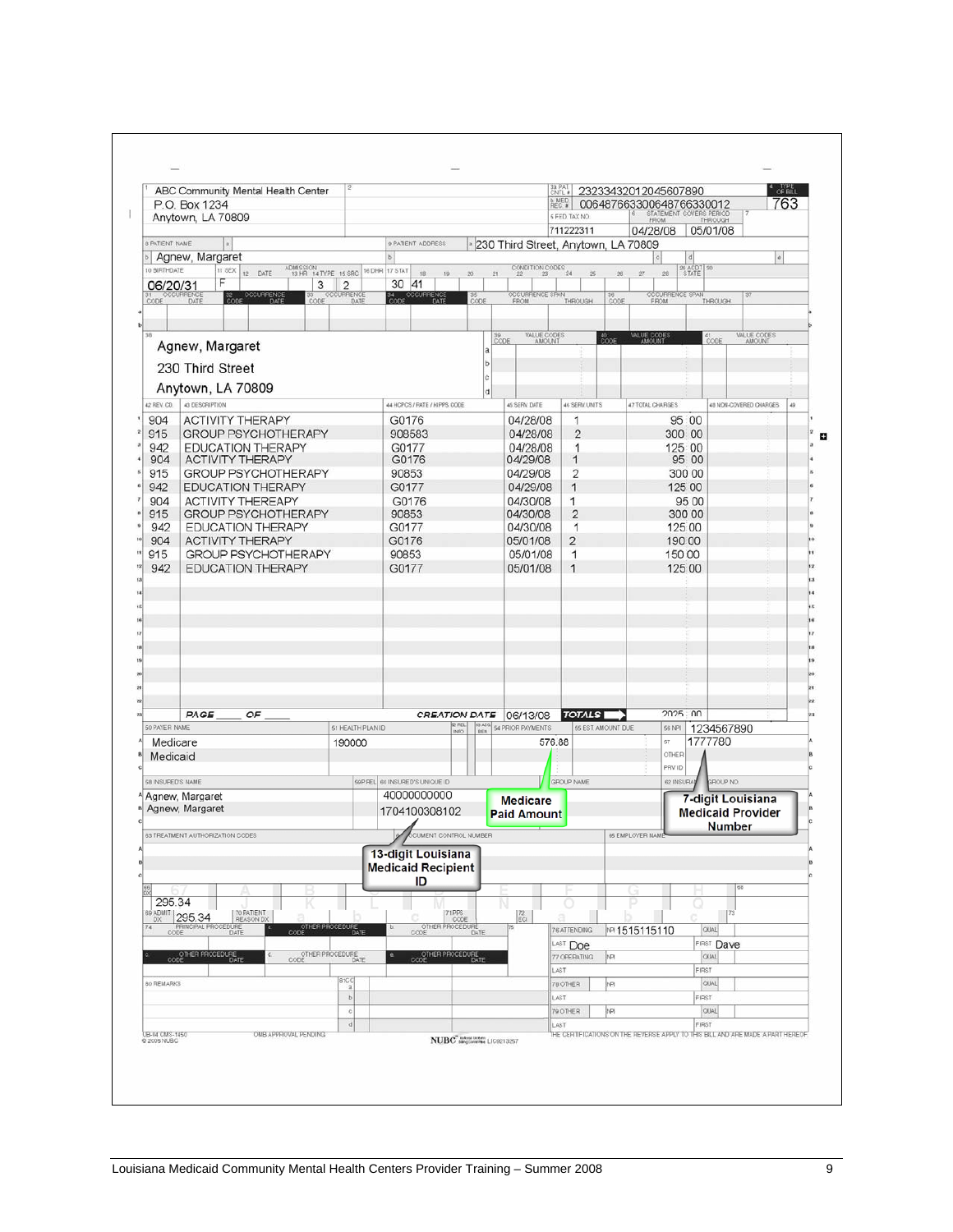|            |                  |                  |                 | NPI: |                | Medicare National Standard Intermediary Remittance Advice<br>CLM#: 2<br>TOB: 763<br>TRANSFER TO (COB): LOUISIANA MEDICAID                                                                                                                                    | FPE: 08/31/2008<br>PAID: 05/21/2008                                                                                  |           |                | ID CODE:                                     |                     |  |
|------------|------------------|------------------|-----------------|------|----------------|--------------------------------------------------------------------------------------------------------------------------------------------------------------------------------------------------------------------------------------------------------------|----------------------------------------------------------------------------------------------------------------------|-----------|----------------|----------------------------------------------|---------------------|--|
|            | PATIENT: AGNEW   |                  |                 |      |                | MARGARET<br>ENT: 40000000000. SVC FROM: 04/28/2008 MRN:<br>PAT STAT: CLAIM STAT: 19 THRU: 05/01/2008 ICN:                                                                                                                                                    |                                                                                                                      |           | PCN:           |                                              |                     |  |
|            | CHARGES:         |                  |                 |      |                | ES:<br>2025.00=REPORTED PAYMENT DATA: =DRG 0.900=REIM RATE<br>2025.00=REPORTED 0.00=DRG/OPER/CAP 0.00=PROF COMPONENT<br>20.00=PROF COMPONENT 0.00=PROF COMPONENT                                                                                             |                                                                                                                      |           |                |                                              |                     |  |
|            |                  |                  |                 |      |                |                                                                                                                                                                                                                                                              |                                                                                                                      |           |                |                                              | 0.00=MSP PRIM PAYER |  |
|            |                  |                  |                 |      |                |                                                                                                                                                                                                                                                              |                                                                                                                      |           |                |                                              |                     |  |
|            |                  |                  |                 |      |                | $0.00 = \text{CLAIM ADJS}$ 1303.92=LINE ADJ AMT                                                                                                                                                                                                              |                                                                                                                      |           |                | 0.00=ESRD AMOUNT<br>0.00=PROC CD AMOUNT      |                     |  |
|            |                  |                  | 2025.00=COVERED |      |                | 0.00=OUTLIER                                                                                                                                                                                                                                                 |                                                                                                                      | t i grens |                |                                              |                     |  |
|            | DAYS/VISITS:     |                  |                 |      |                | 0.00=CAP OUTLIER 576.88=ALLOW/REIM                                                                                                                                                                                                                           |                                                                                                                      |           |                |                                              |                     |  |
|            |                  |                  |                 |      |                | $\begin{tabular}{lllllllllllllllllll} 0= \texttt{COST} & \texttt{REPT} & \texttt{0.00=CASH} & \texttt{DEDUCT} & \texttt{0.00=G/R} & \texttt{AMOUNT} \\ 0= \texttt{COVD/UTIL} & \texttt{0.00=BLOOD} & \texttt{DEDUCT} & \texttt{0.00=INTEREST} \end{tabular}$ |                                                                                                                      |           |                |                                              |                     |  |
|            |                  |                  |                 |      |                |                                                                                                                                                                                                                                                              |                                                                                                                      |           |                |                                              |                     |  |
|            |                  |                  |                 |      |                |                                                                                                                                                                                                                                                              |                                                                                                                      |           |                |                                              |                     |  |
|            |                  |                  |                 |      |                |                                                                                                                                                                                                                                                              |                                                                                                                      |           |                |                                              |                     |  |
|            |                  |                  |                 |      |                | 0=COVD/UTIL<br>0=NON-COVERED<br>0=COVD VISITS<br>0=COVD VISITS<br>0=NCOV VISITS<br>0=NCOV VISITS<br>0-00=PAT REFUND<br>0-00=PAT REFUND<br>0-00=PAT REFUND<br>0-00=PAT REFUND<br>0-00=PAT REFUND<br>0-00=PAT REFUND<br>0-00=PAT REFUND<br>0-00=PAT REFUND     |                                                                                                                      |           |                |                                              |                     |  |
|            | REMARK CODES:    |                  |                 |      |                | --------------------                                                                                                                                                                                                                                         |                                                                                                                      |           | MA01 MA13      | ---------------- <b>--------</b> ----------- |                     |  |
| <b>REV</b> |                  |                  |                 |      |                | DATE HCPCS APC/HIPPS MODS OTY CHARGES ALLOW/REIM GC RSN                                                                                                                                                                                                      |                                                                                                                      |           |                | AMOUNT REMARK CODES                          |                     |  |
|            | 0904 04/28 G0176 |                  |                 |      |                | $\begin{array}{cccccc} 1 & \quad & 95.00 & \quad & 0.00 & \text{CO} & \text{97} & \quad & 95.00 \\ 1 & \quad & 95.00 & \quad & 0.00 & \text{CO} & \text{97} & \quad & 95.00 \end{array}$                                                                     |                                                                                                                      |           |                |                                              |                     |  |
|            | 0904 04/29 G0176 |                  |                 |      |                |                                                                                                                                                                                                                                                              |                                                                                                                      |           |                |                                              |                     |  |
|            | 0904 04/30 G0176 |                  |                 |      | 1              | 95.00 0.00 CO 97 95.00<br>190.00 0.00 CO 97 190.00<br>300.00 144.22 CO 45 119.73                                                                                                                                                                             |                                                                                                                      |           |                |                                              |                     |  |
|            | 0904 05/01 G0176 |                  |                 |      | $\overline{2}$ |                                                                                                                                                                                                                                                              |                                                                                                                      |           |                |                                              |                     |  |
|            | 0915 04/28 90853 |                  |                 |      | $\overline{2}$ |                                                                                                                                                                                                                                                              |                                                                                                                      |           |                |                                              |                     |  |
|            |                  |                  |                 |      |                |                                                                                                                                                                                                                                                              |                                                                                                                      |           | $PR$ 2         | 36.05<br>119.73                              |                     |  |
|            | 0915 04/29 90853 |                  |                 |      | $\overline{2}$ |                                                                                                                                                                                                                                                              | 300.00 144.22 CO 45                                                                                                  |           |                |                                              |                     |  |
|            |                  |                  |                 |      |                |                                                                                                                                                                                                                                                              |                                                                                                                      | PR        | $\overline{2}$ | $36.05$<br>119.73                            |                     |  |
|            | 0915 04/30 90853 |                  |                 |      | $\overline{c}$ |                                                                                                                                                                                                                                                              | 300.00 144.22 CO 45                                                                                                  | PR        | $\overline{c}$ | 36.05                                        |                     |  |
|            | 0915 05/01 90853 |                  |                 |      | $\mathbf{1}$   | 150.00                                                                                                                                                                                                                                                       |                                                                                                                      |           |                | 144.22 CO 45 -30.27                          |                     |  |
|            |                  |                  |                 |      |                |                                                                                                                                                                                                                                                              |                                                                                                                      |           | PR 2           | 36.05                                        |                     |  |
|            | 0942 04/28 G0177 |                  |                 |      | $\mathbf{1}$   |                                                                                                                                                                                                                                                              | PR 2 36.05<br>125.00 0.00 CO 97 125.00                                                                               |           |                |                                              |                     |  |
|            | 0942 04/29 G0177 |                  |                 |      | $\mathbf{1}$   |                                                                                                                                                                                                                                                              |                                                                                                                      |           |                |                                              |                     |  |
|            | 0942 04/30 G0177 |                  |                 |      | 1              | 125.00                                                                                                                                                                                                                                                       | $\begin{array}{cccc} 125.00 & 0.00 & \text{CO} & 97 & 125.00 \\ 125.00 & 0.00 & \text{CO} & 97 & 125.00 \end{array}$ |           |                |                                              |                     |  |
|            |                  | 0942 05/01 G0177 |                 |      |                | 125.00                                                                                                                                                                                                                                                       | $0.00$ CO                                                                                                            |           | 97             | 125.00                                       |                     |  |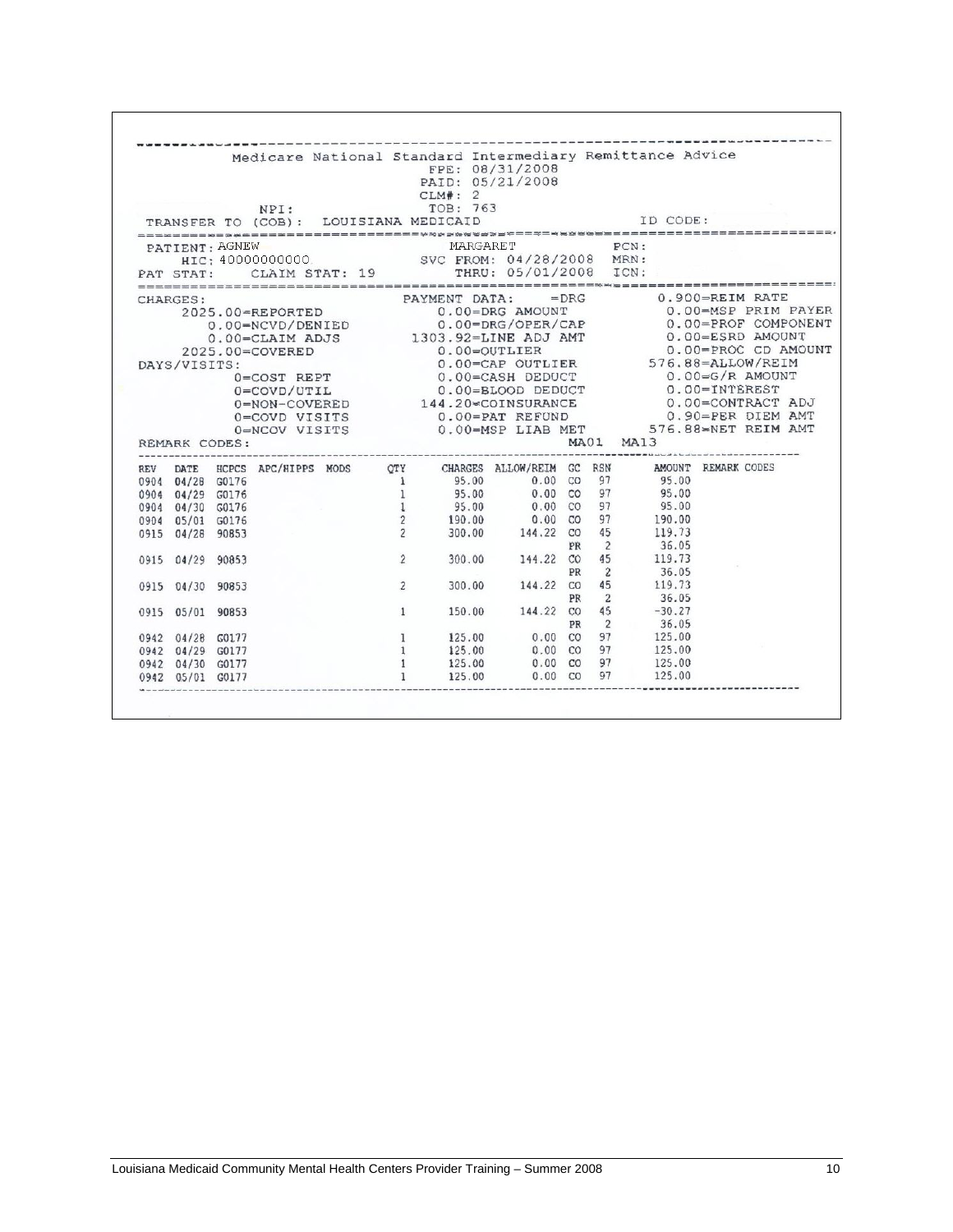# **HARD COPY CLAIMS PROCESSING REMINDERS**

Unisys Louisiana Medicaid images and stores all Louisiana Medicaid paper claims on-line. This process allows the Unisys Provider Relations Department to respond more efficiently to claim inquiries by facilitating the retrieval and research of submitted claims.

**If claims do not cross electronically from Medicare**, and it becomes necessary to submit a hard copy claim form, prepare paper claim forms according to the following instructions to ensure appropriate and timely processing:

- Submit an original claim form whenever possible. Claim forms **must be two sided** documents and include the standard information on the back regarding fraud and abuse. If a copy is submitted, it should be legible, and not too light or too dark.
- Enter information within the appropriate boxes and align forms in your printer to ensure the correct horizontal and vertical placement of data elements within the boxes.
- **DO NOT use a highlighter to draw attention to specific information.**
- Paper claims must be legible and in good condition for scanning.
- Continuous feed forms must be torn apart before submission.
- Use high quality printer ribbons or cartridges-black ink only.
- Use 10-12 point font sizes such as Courier 12, Arial 11, and Times New Roman 11.
- Do not use italic, bold, or underline features.
- **Do not use white out or a marking pen to omit claim line entries. To correct an error, draw a line through the error and initial it. Use a black ballpoint pen (medium point).**
- All claim attachments should be standard 81/2 x 11 sheets. Any attachments larger or smaller than this size should be copied onto standard sized paper. If it is necessary to attach documentation to a claim, the documents must be placed directly behind **each** claim that requires this documentation. **Therefore, it may be necessary to make multiple copies of the documents if they must be placed with multiple claims**.

**The recipient's 13-digit Medicaid ID number must be used to bill claims. The CCN number from the plastic card is NOT acceptable.**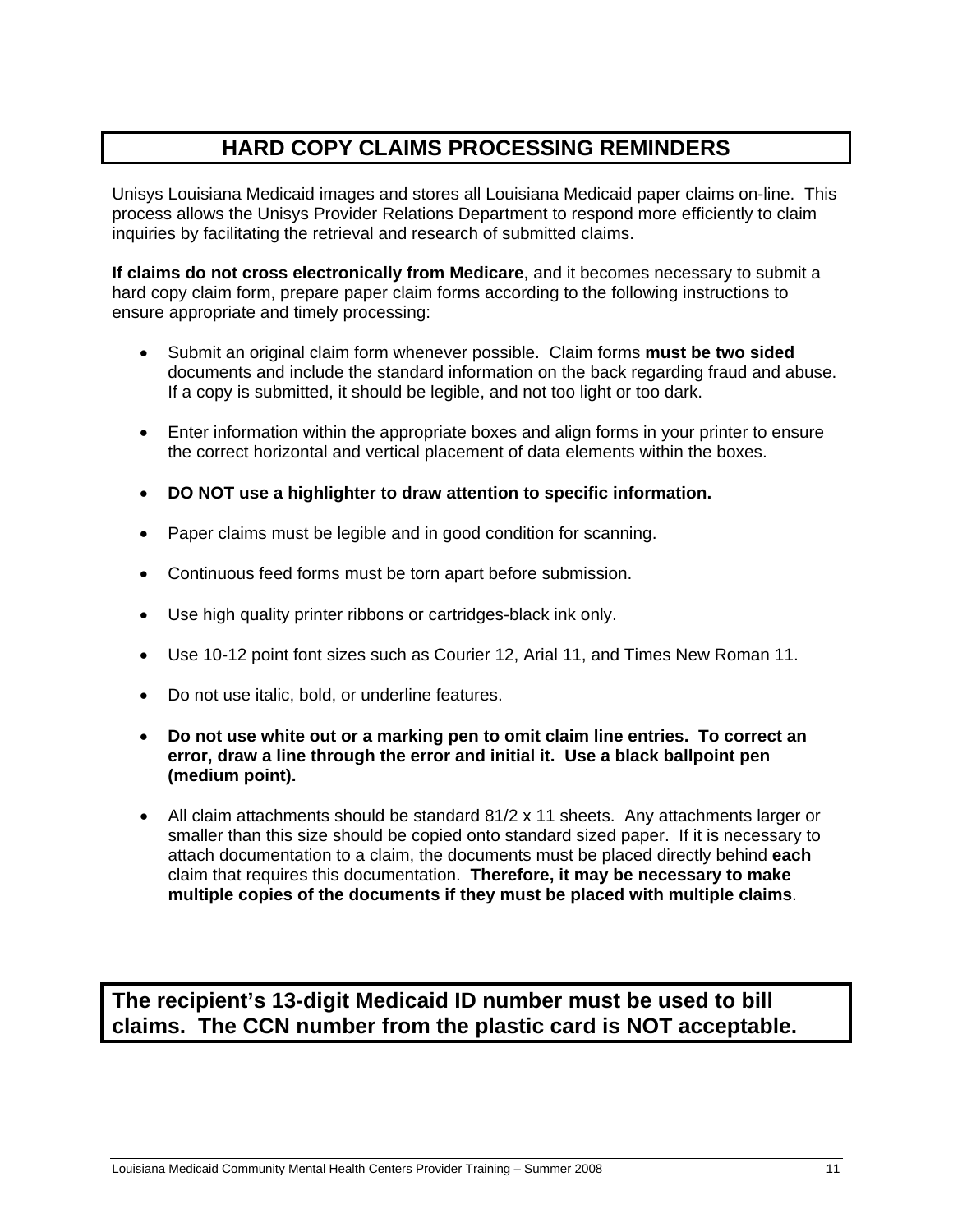## **Changes to Claim Forms**

Louisiana Medicaid policy prohibits Unisys staff from changing any information on a provider's claim form. Any claims requiring changes must be made prior to submission. Please do not ask Unisys staff to make any changes on your behalf. Claims with insufficient information are rejected prior to keying.

## **Data Entry**

Data entry clerks do not interpret information on claim forms - data is keyed as it appears on the claim form. If the data is incorrect, difficult to read, or **IS NOT IN THE CORRECT LOCATION**, the claim will not process correctly.

## **Rejected Claims**

Each year, Unisys returns more than 250,000 claims that are illegible or incomplete. These claims are not processed and are returned along with a cover letter stating why the claim(s) is/are rejected.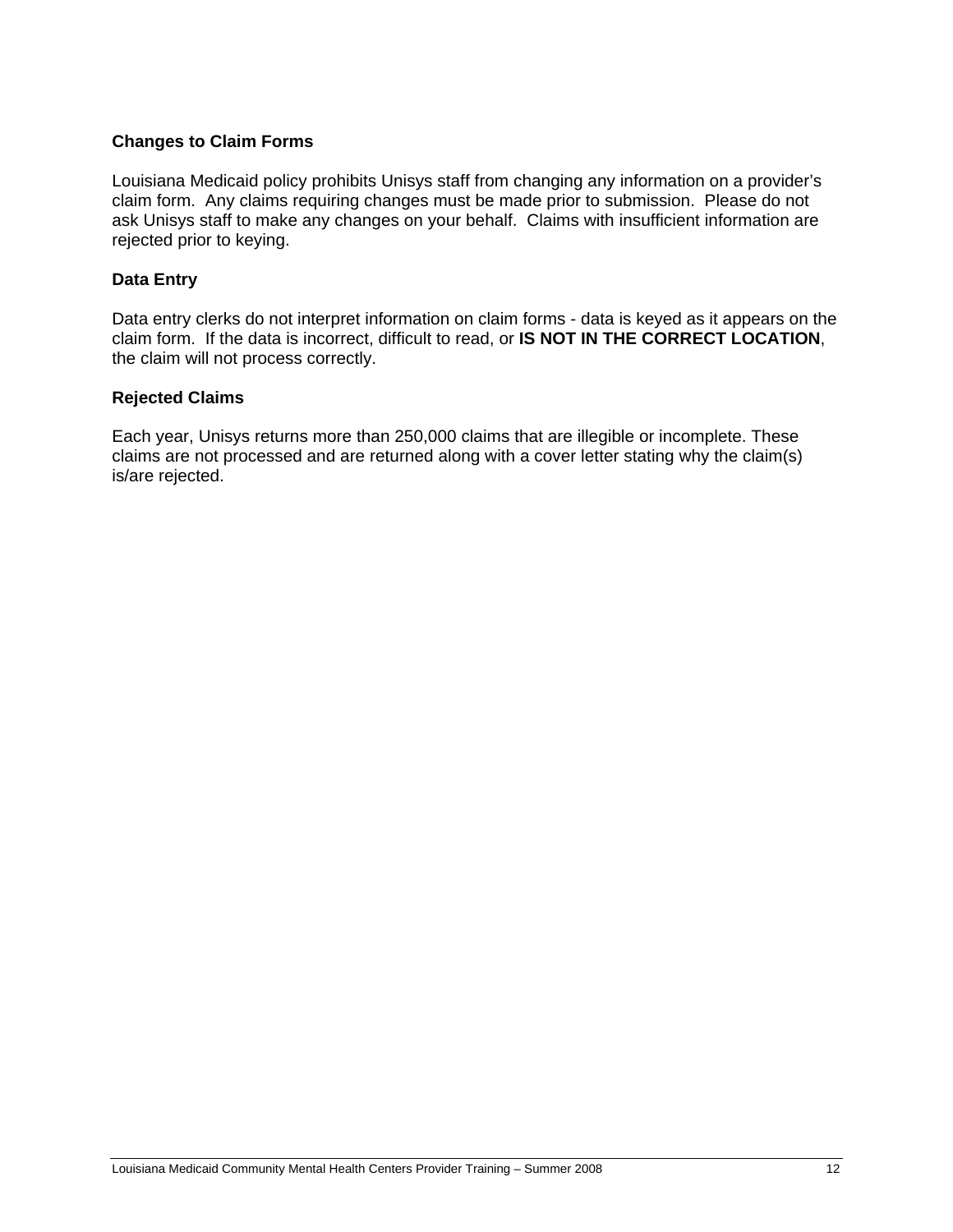# **THE REMITTANCE ADVICE**

The Remittance Advice (RA) or payment register plays an important communication role between the provider, DHH, and Unisys. Aside from providing a record of transactions, the Remittance Advice will assist providers in resolving and correcting possible errors and reconciling paid claims.

The RA is the control document which informs the provider of the current status of submitted claims. It is sent out each week when the provider has adjudicated claims. Providers may also choose to receive an electronic RA (835). Questions concerning electronic RAs should be directed to the Unisys EDI Department at (225) 216-6303.

In situations where providers choose to contract with outside billing or collection agencies to bill claims and reconcile accounts, it is the provider's responsibility to provide the contracted agency with copies of the RAs or other billing related information in order to bill the claims and reconcile the accounts.

More detailed information concerning Remittance Advices can be found in the 2006 Basic Training Packet located on the LA Medicaid web site, link Training.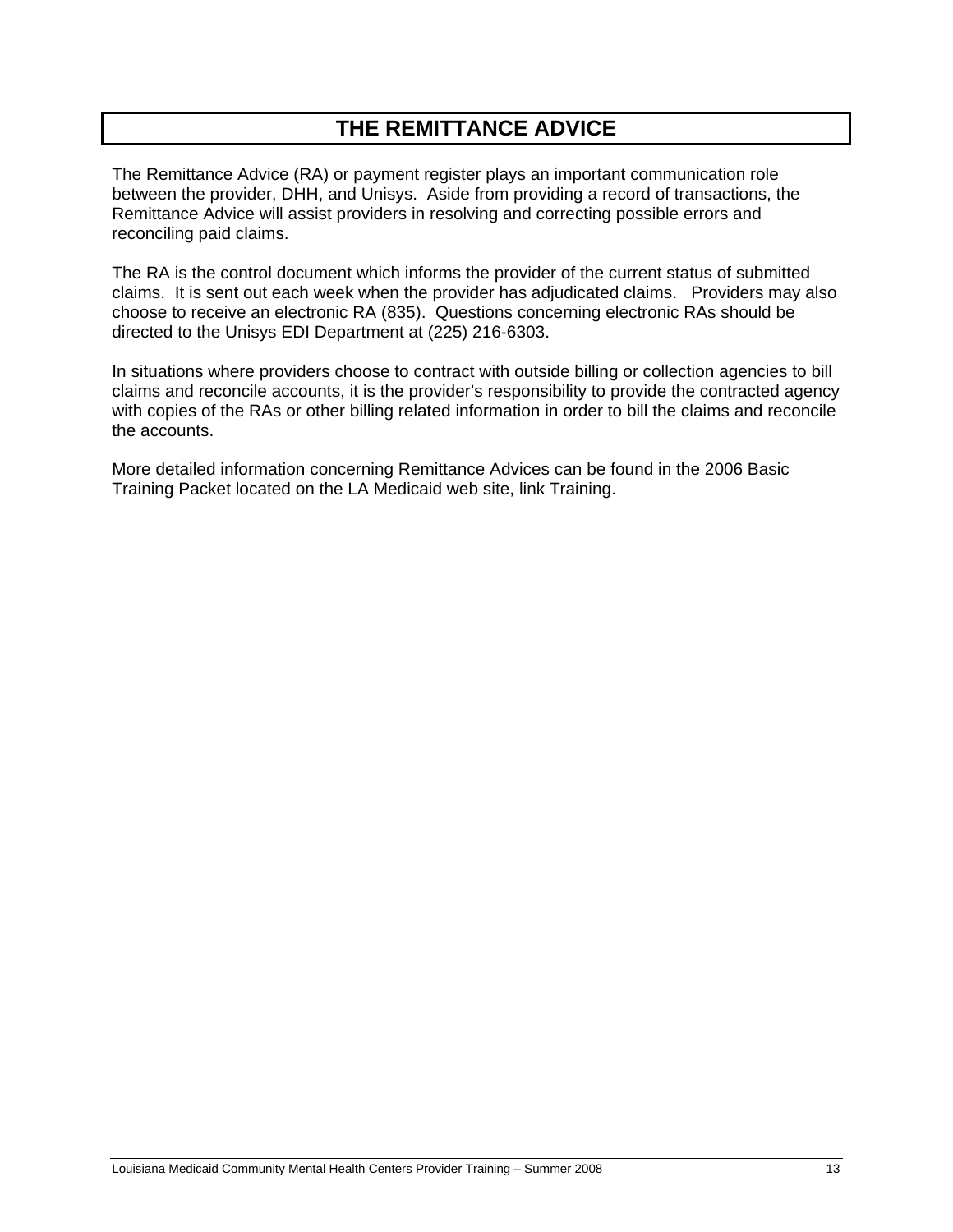# **GENERAL POLICY REMINDERS**

# **TIMELY FILING GUIDELINES**

In order to be reimbursed for services rendered, all providers must comply with the following filing limits set by Medicaid of Louisiana:

- Claims for recipients who have Medicare and Medicaid coverage must be filed with the Medicare fiscal intermediary within 12 months of the date of service in order to meet Medicaid's timely filing regulations.
- Claims which fail to cross over electronically and have to be filed hard copy MUST be received within six months of the payment date on the Medicare Explanation of Medicare Benefits (EOMB), provided that they were filed with Medicare within one year from the date of service.

# **BILLING MEDICAID RECIPIENTS**

Recipients may not be held responsible for claims denied due to provider error. Medicaid providers are also reminded that if they accept Medicaid reimbursement for services rendered, any reimbursement is considered payment in full for those services and the Medicaid recipient cannot be billed for the difference.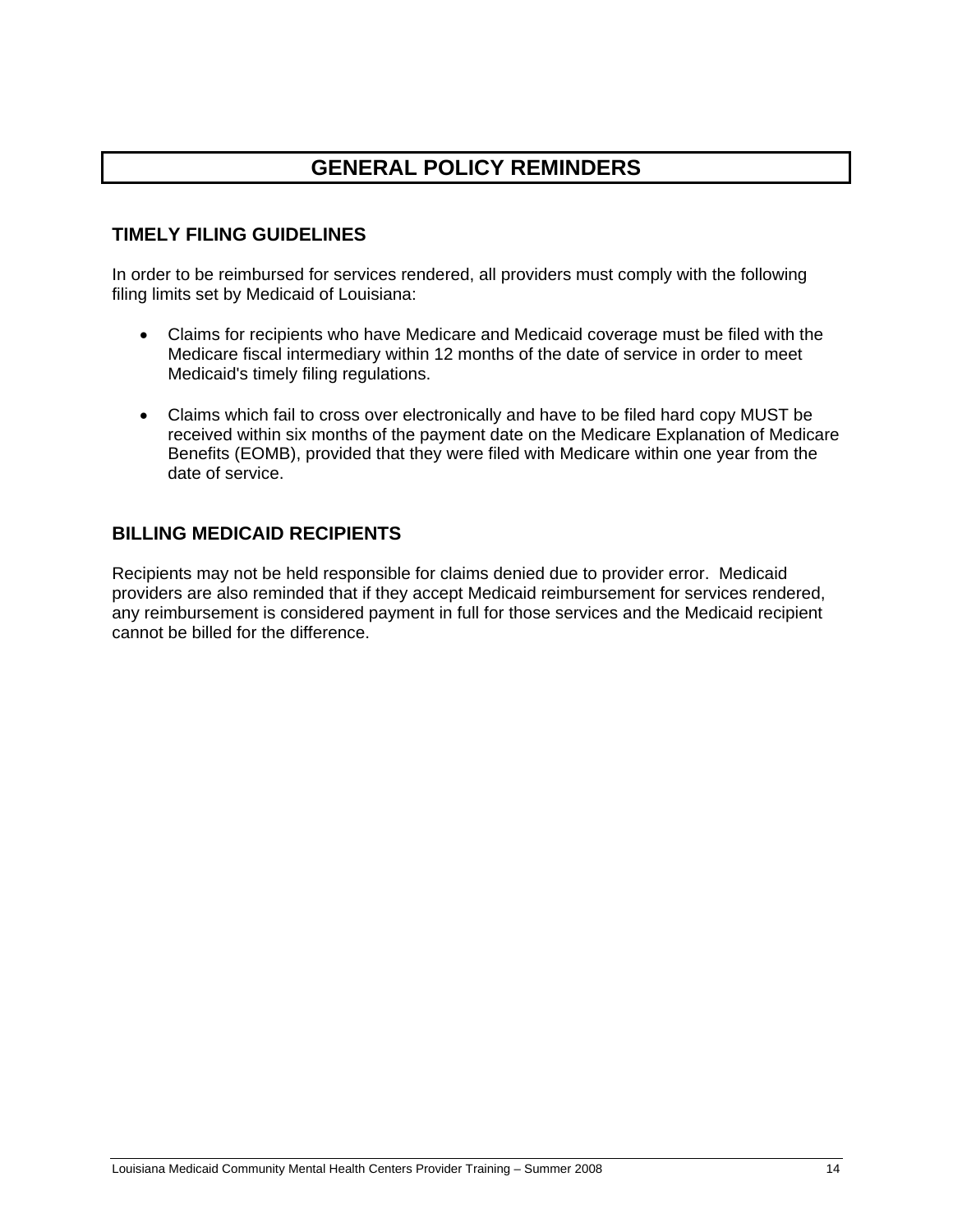# **PROVIDER ASSISTANCE**

# **LA MEDICAID WEB SITE**

# **www.lamedicaid.com**

The Louisiana Department of Health and Hospitals and Unisys maintain a website to make information more accessible to LA Medicaid providers. At this online location, www.lamedicaid.com, providers can access information ranging from how to enroll as a Medicaid provider to directions for completing a Medicaid claim form.

Below are some of the most common topics found on the public website.

New Medicaid Information National Provider Identifier (NPI) **Disaster** Provider Training Materials Provider Web Account Registration Instructions Provider Support Billing Information Fee Schedules Provider Update / Remittance Advice Index **Pharmacy** Prescribing Providers Provider Enrollment Current Newsletter and RA Helpful Numbers Useful Links Forms/Files/User Guidelines

#### **WEB APPLICATIONS**

This website has several applications that should be used by Louisiana Medicaid providers. These applications require that providers establish an online account for the site. Providers may follow the easy, step-by-step instructions for obtaining an online account found on the home page link, Provider Registration.

The following applications are the most commonly used:

- Medicaid Eligibility Verification System (e-MEVS) for Medicaid recipient eligibility inquiries;
- Claims Status Inquiry (e-CSI) for inquiring on Medicaid claims status; and
- Clinical Data Inquiry (e-CDI) for inquiring on recipient Medicaid pharmacy prescriptions as well as other Medicaid claims payment data.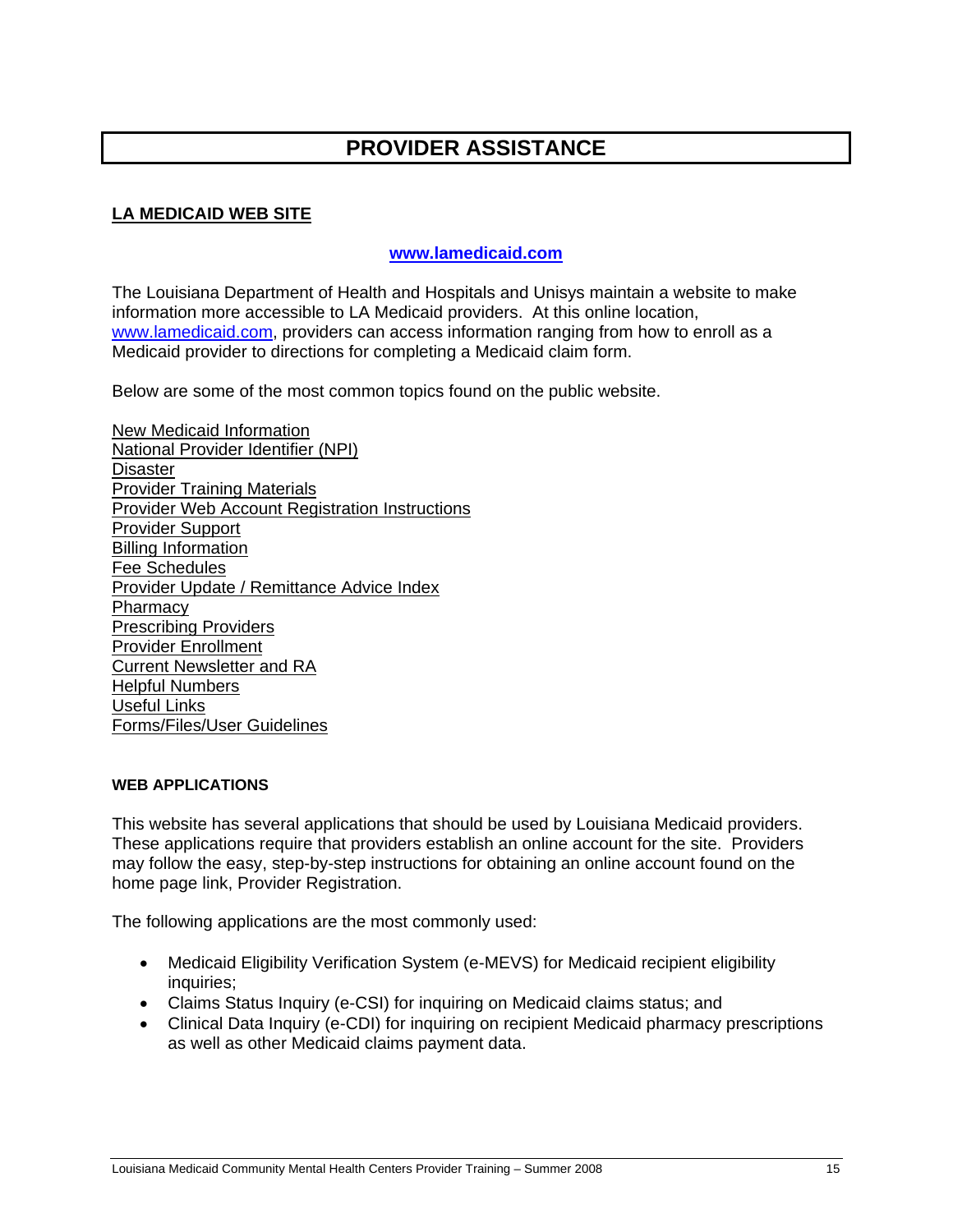These applications are available to providers 24 hours a day, 7 days a week at no cost. More detailed information about the web site is located in the 2006 Basic Training Packet located on this site, link Training.

# **UNISYS PROVIDER RELATIONS DEPARTMENT**

Along with the website, the Unisys Provider Relations Department is available to assist providers. This department consists of three units, (1) Telephone Inquiry Unit, (2) Correspondence Unit, and (3) Field Analyst. The following information addresses each unit and their responsibilities.

## **TELEPHONE INQUIRY UNIT**

The telephone inquiry staff assists with inquiries such as obtaining policy and procedure information/clarification; ordering printed materials; billing denials/problems; requests for Field Analyst visits; etc.

# **(800) 473-2783 or (225) 924-5040 FAX: (225) 216-6334\***

\*Provider Relations will accept faxed information regarding provider inquiries on an **approved** case by case basis. However, faxed claims **are not acceptable** for processing.

## **CORRESPONDENCE GROUP**

The Provider Relations Correspondence Unit is available to research and respond in writing to questions involving problem claims.

Providers who wish to submit problem claims for research and want to receive a written response, **must submit a cover letter** explaining the problem or question, a copy of the claim(s), and all pertinent documentation (e.g., copies of RA pages showing prior denials, copies of previously submitted claims, documentation verifying eligibility, etc.). A copy of the claim form along with applicable corrections/and or attachments must accompany all resubmissions.

All requests to the Correspondence Unit should be submitted to the following address:

# **Unisys Provider Relations Correspondence Unit P. O. Box 91024 Baton Rouge, LA 70821**

#### **FIELD ANALYSTS**

Provider Relations Field Analysts are available to visit and train new providers and their office staff on site, upon request. Providers are encouraged to request Analyst assistance to help resolve complicated billing/claim denial issues and to help train their staff on Medicaid billing procedures.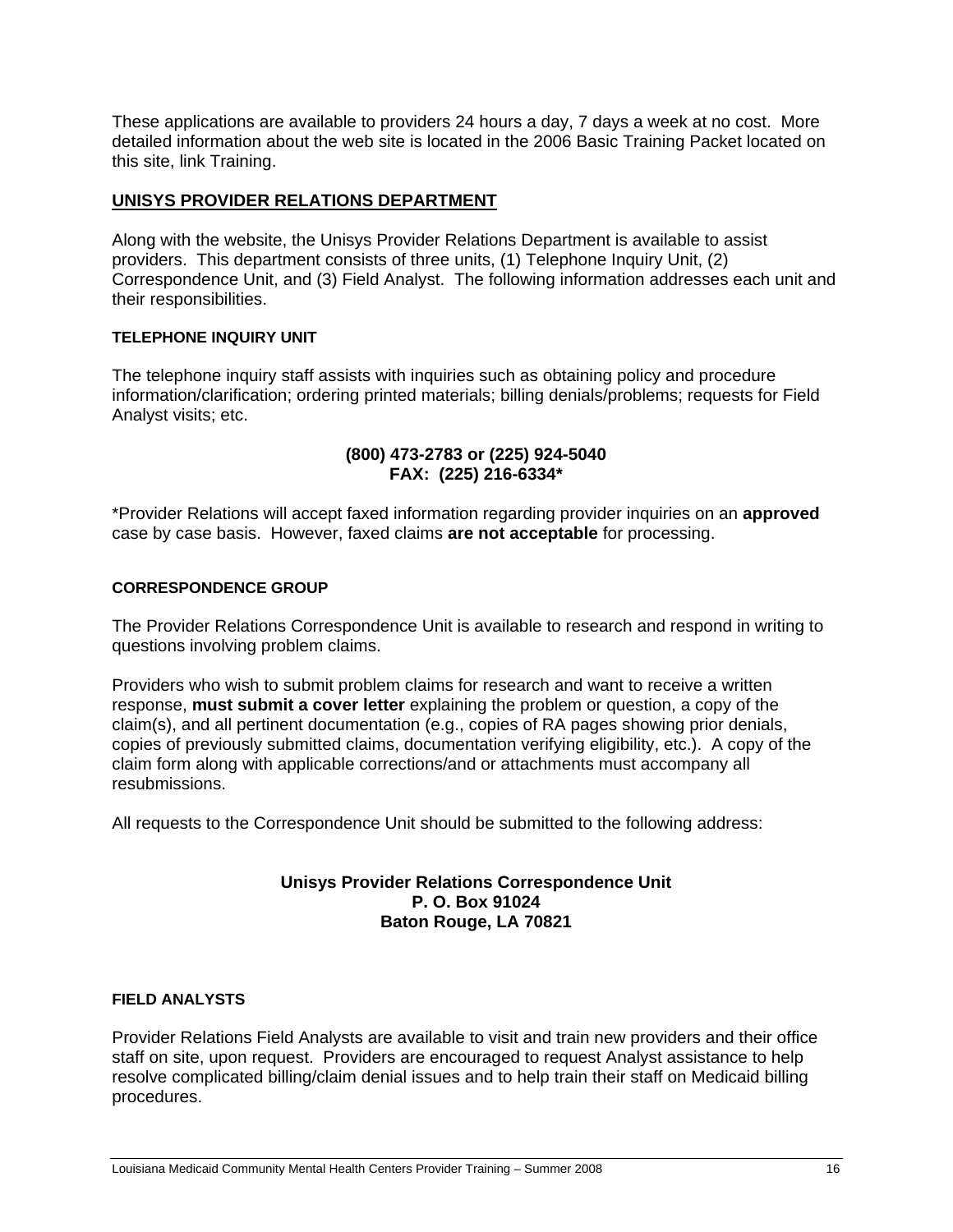Since the Field Analysts routinely work in the field, they are not available to answer calls regarding eligibility, routine claim denials, and requests for material, or other policy documentation. These calls should not be directed to the Field Analysts but rather to the Telephone Inquiry Unit at (800) 473-2783 or (225) 924-5040.

A listing of the Field Analysts, their territories, and phone numbers is available on the LA Medicaid web site, link Provider Assistance.

**More detailed information concerning Provider Assistance can be found in the 2007 Basic Training Packet located on the web site, link Training.** 

# **DHH PROGRAM MANAGER REQUESTS**

Questions regarding the rationale for Medicaid policy, coverage and reimbursement, written clarification of policy that is not documented, etc. should be directed in writing to the manager of your specific program:

> Program Manager - CMHC Department of Health and Hospitals P.O. Box 91030 Baton Rouge, LA 70821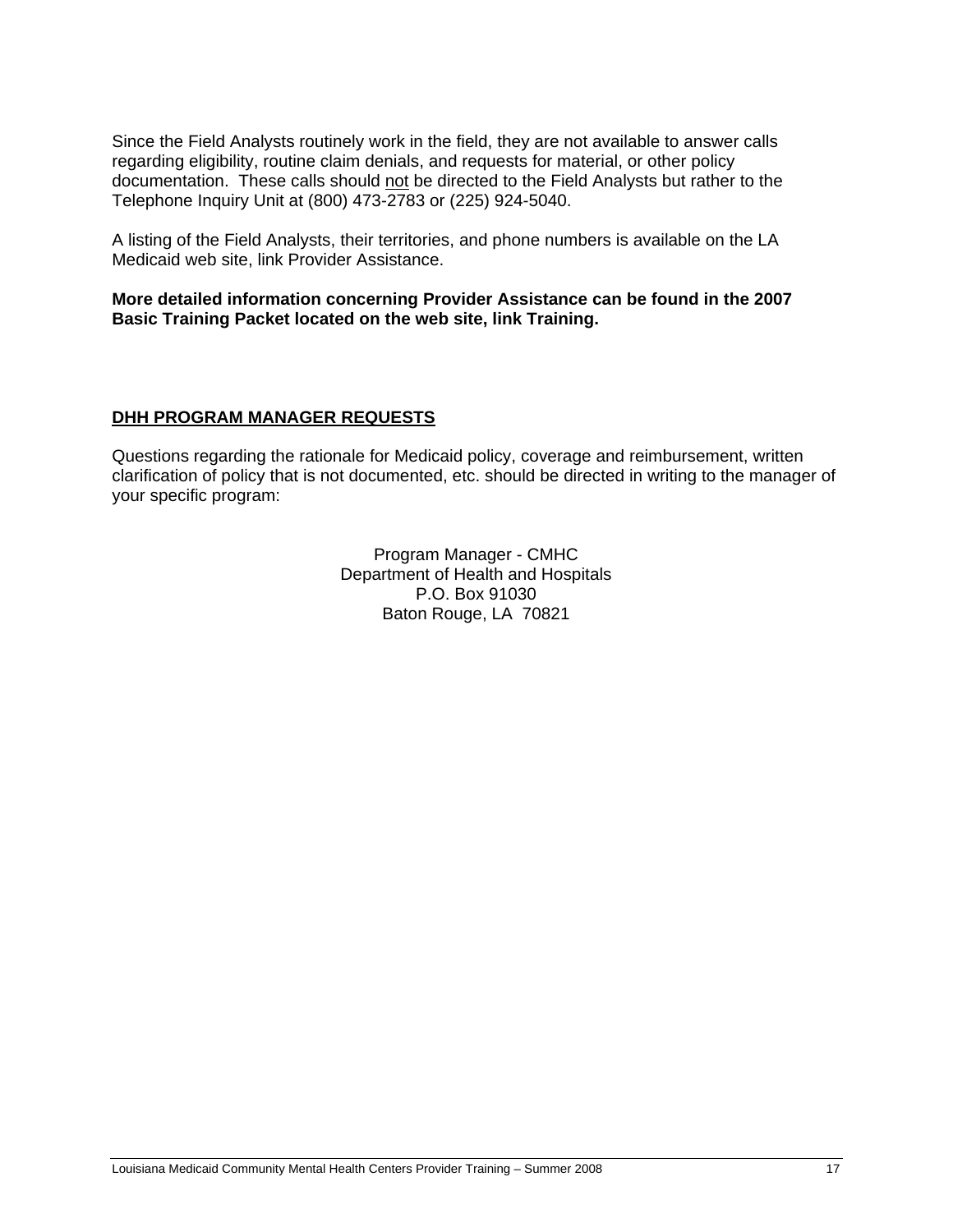# **PHONE AND FAX NUMBERS FOR PROVIDER ASSISTANCE**

| <b>Department</b>                                | <b>Toll Free Phone</b> | <b>Phone</b>   | <b>Fax</b>     |
|--------------------------------------------------|------------------------|----------------|----------------|
| <b>REVS</b> – Automated Eligibility Verification | (800) 776-6323         | (225) 216-7387 |                |
| <b>Provider Relations</b>                        | (800) 473-2783         | (225) 924-5040 | (225) 216-6334 |
| Electronic Data Interchange (EDI) - Unisys       |                        | (225) 216-6303 | (225) 216-6335 |
| <b>Provider Enrollment - Unisys</b>              |                        | (225) 216-6370 |                |
| Fraud and Abuse Hotline (for use by providers    | (800) 488-2917         |                |                |
| and recipients)                                  |                        |                |                |
| <b>WEB Technical Support Hotline - Unisys</b>    | (877) 598-8753         |                |                |

# **ADDITIONAL NUMBERS FOR PROVIDER ASSISTANCE**

| <b>Department</b>                              | <b>Phone Number</b>              | <b>Purpose</b>                                                                                                                                                  |
|------------------------------------------------|----------------------------------|-----------------------------------------------------------------------------------------------------------------------------------------------------------------|
| <b>Regional Office - DHH</b>                   | (800) 834-3333<br>(225) 925-6606 | Providers may request verification of eligibility for presumptively<br>eligible recipients; recipients may request a new card or discuss<br>eligibility issues. |
| <b>Eligibility Operations -</b><br><b>BHSF</b> | (888) 342-6207                   | Recipients may address eligibility questions and concerns.                                                                                                      |
| <b>Specialty Care Resource</b><br>$Line - ACS$ | (877) 455-9955                   | Providers and recipients may obtain referral assistance.                                                                                                        |

# **PHONE NUMBERS FOR RECIPIENT ASSISTANCE**

| <b>Department</b>                                   | <b>Phone Number</b>              | <b>Purpose</b>                                                         |
|-----------------------------------------------------|----------------------------------|------------------------------------------------------------------------|
| <b>Fraud and Abuse Hotline</b>                      | (800) 488-2917                   | Recipients may anonymously report any suspected fraud<br>and/or abuse. |
| <b>Regional Office - DHH</b>                        | (800) 834-3333<br>(225) 925-6606 | Recipients may request a new card or discuss eligibility<br>issues.    |
| <b>Eligibility Operations-BHSF</b>                  | (888) 342-6207                   | Recipients may address eligibility questions and concerns.             |
| <b>Specialty Care Resource Line -</b><br><b>ACS</b> | (877) 455-9955                   | Recipients may obtain referral assistance.                             |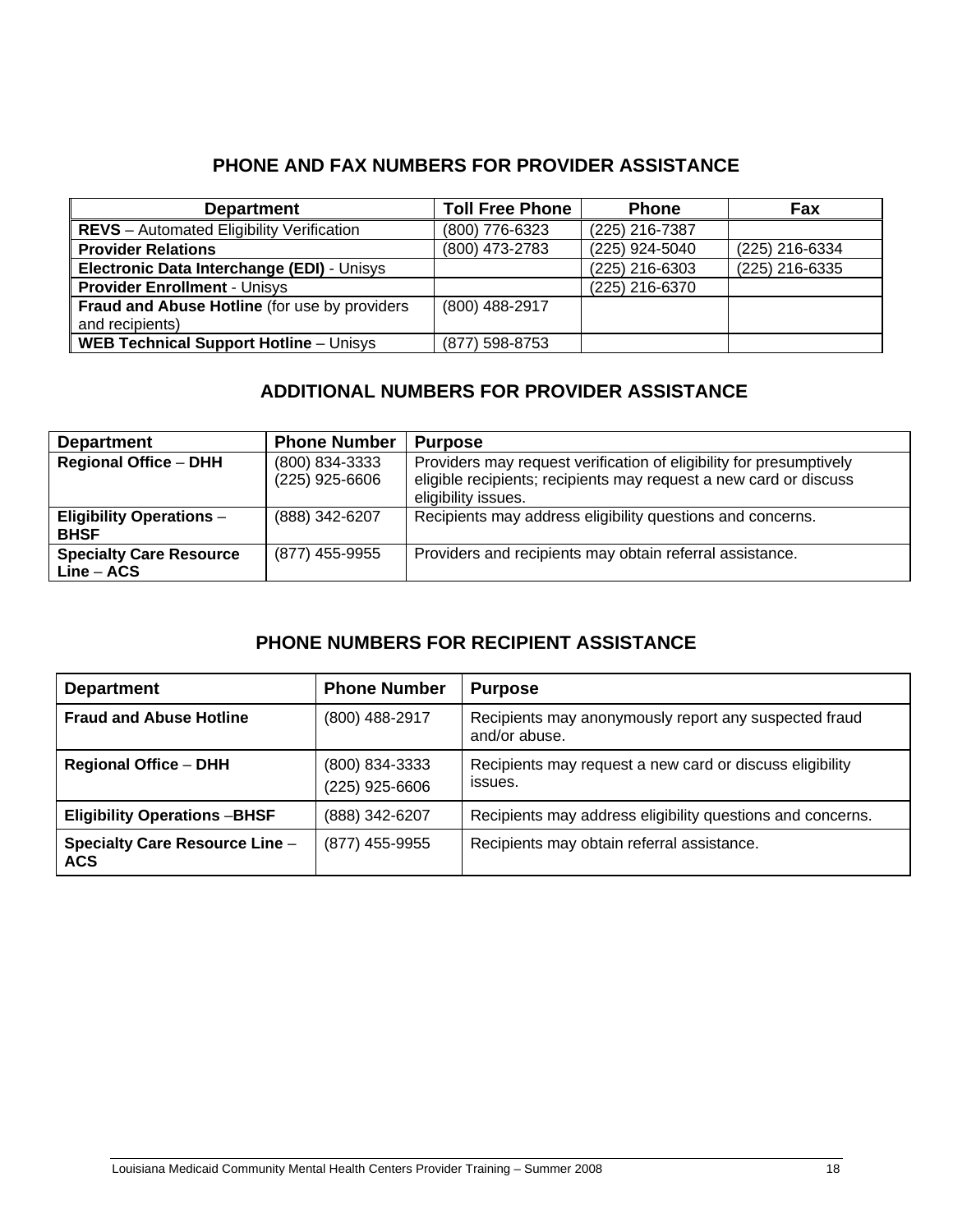# **APPENDIX A**

# **CMHC CLAIMS COVERSHEET**

# **(next page)**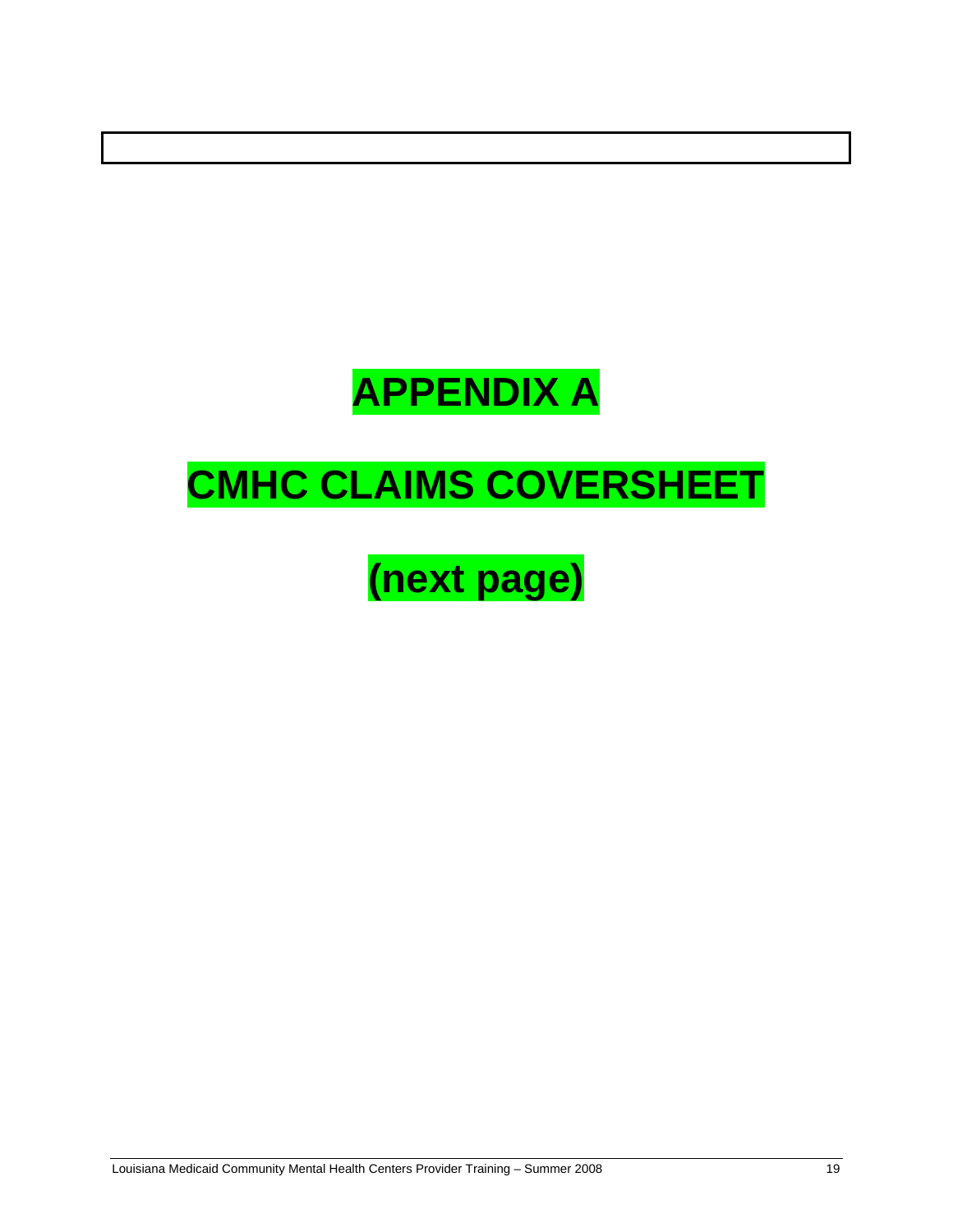



**Louisiana Medicaid** 

# **CMHC CLAIMS**